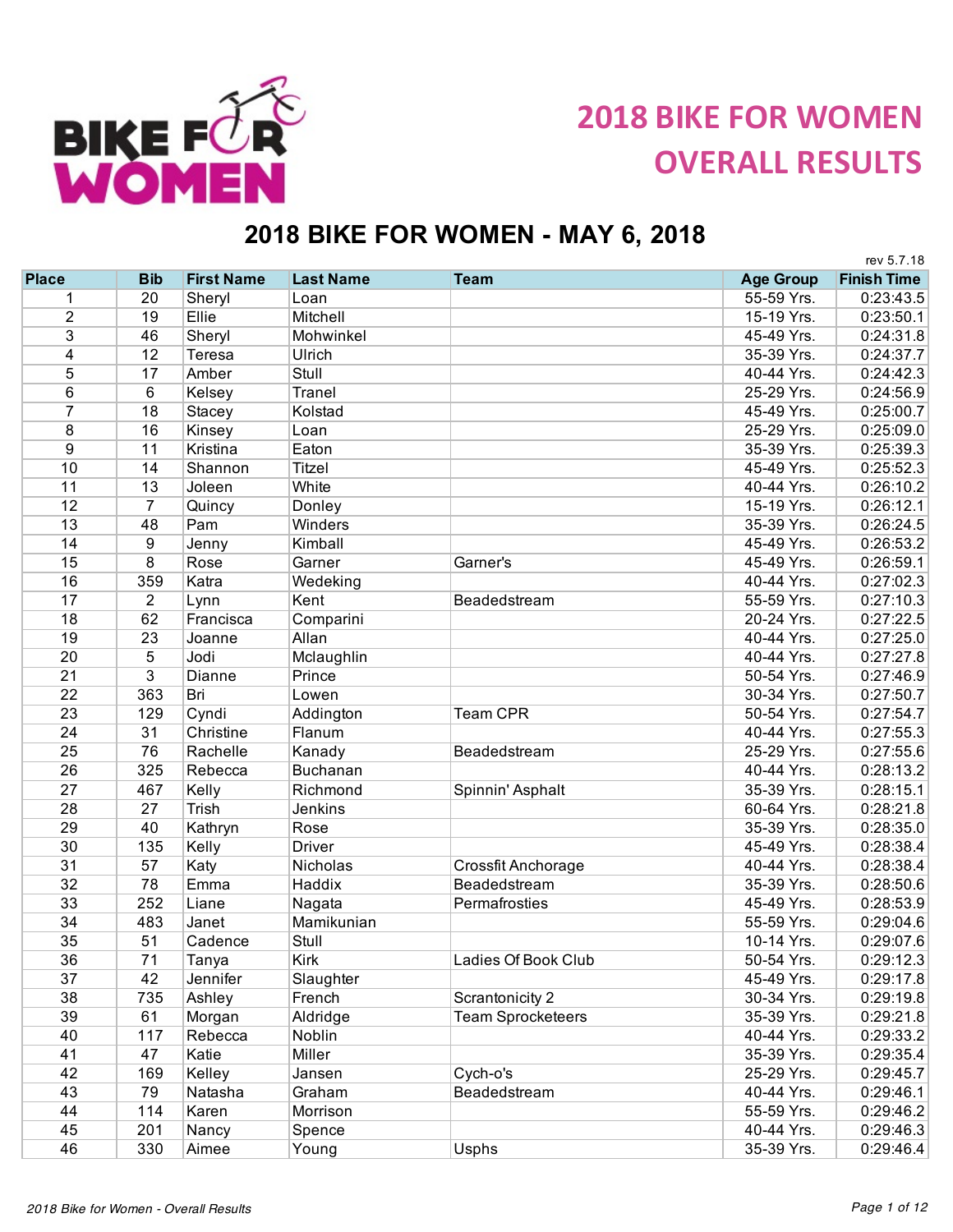|                 |            |                   |                     |                                         | rev 5.7.18       |                    |  |
|-----------------|------------|-------------------|---------------------|-----------------------------------------|------------------|--------------------|--|
| <b>Place</b>    | <b>Bib</b> | <b>First Name</b> | <b>Last Name</b>    | <b>Team</b>                             | <b>Age Group</b> | <b>Finish Time</b> |  |
| 47              | 568        | Mona              | <b>Bremont</b>      |                                         | 55-59 Yrs.       | 0:29:49.9          |  |
| 48              | 25         | Ashley            | <b>Hicks</b>        |                                         | 15-19 Yrs.       | 0:29:56.1          |  |
| 49              | 69         | Jyll              | Green               | Ladies Of Book Club                     | 45-49 Yrs.       | 0:29:59.2          |  |
| 50              | 624        | Sarah             | Freistone           | <b>Fiesty Freistones</b>                | 20-24 Yrs.       | 0:30:03.5          |  |
| 51              | 32         | Stacy             | Steinberg           |                                         | 50-54 Yrs.       | 0:30:04.0          |  |
| 52              | 176        | Mazzy             | Jackson             | <b>First Timers</b>                     | 15-19 Yrs.       | 0:30:06.1          |  |
| 53              | 476        | Heide             | Provencher          |                                         | 45-49 Yrs.       | 0:30:06.9          |  |
| 54              | 370        | Erin              | Tulip               |                                         | 30-34 Yrs.       | 0:30:10.0          |  |
| 55              | 29         | Jennifer          | Armentrout          |                                         | 35-39 Yrs.       | 0:30:10.2          |  |
| 56              | 39         | Lesley            | Yamauchi            |                                         | 65-69 Yrs.       | 0:30:10.9          |  |
| 57              | 665        | Michelle          | Schwenn             |                                         | 45-49 Yrs.       | 0:30:13.3          |  |
| 58              | 575        | Karissa           | Gries               | 907 Ak Shredders                        | 40-44 Yrs.       | 0:30:18.4          |  |
| 59              | 26         | Suzanne           | Dvorak              |                                         | 60-64 Yrs.       | 0:30:21.7          |  |
| 60              | 53         | Jenny             | Jemison             |                                         | 30-34 Yrs.       | 0:30:24.4          |  |
| 61              | 472        | Julianne          | Dickerson           |                                         | 30-34 Yrs.       | 0:30:33.2          |  |
| 62              | 94         | Paola             | Banchero            |                                         | 45-49 Yrs.       | 0:30:35.3          |  |
| 63              | 606        | Amy               | Engeberg            |                                         | 35-39 Yrs.       | 0:30:35.8          |  |
| 64              | 43         | Janus             | Reyes               |                                         | 50-54 Yrs.       | 0:30:39.8          |  |
| 65              | 60         | Terri             | Lemons              |                                         | 40-44 Yrs.       | 0:30:40.5          |  |
| 66              | 437        | Michelle          | Humphrey            | Cirque De Sore Legs                     | 30-34 Yrs.       | 0:30:42.8          |  |
| 67              | 630        | Joanna            | Reast               | <b>Team Reast</b>                       | 55-59 Yrs.       | 0:30:43.2          |  |
| 68              | 128        | Elizabeth         | Calabro             |                                         | 40-44 Yrs.       | 0:30:46.9          |  |
| 69              | 293        | Heather           | Dekalb              |                                         | 50-54 Yrs.       | 0:30:51.4          |  |
| 70              | 108        | Linda             | <b>Barnack</b>      |                                         | 30-34 Yrs.       | 0:30:52.7          |  |
| $\overline{71}$ | 81         | Jessica           | Nangle              | Beadedstream                            | 41-44 Yrs.       | 0:30:55.5          |  |
| 72              | 460        | Heather           | Poe                 | <b>Mountain Mamas</b>                   | 35-39 Yrs.       | 0:30:58.8          |  |
| 73              | 389        | Echo              | Mcdonald            | <b>Team Scott</b>                       | 50-54 Yrs.       | 0:30:59.3          |  |
| 74              | 423        | Pam               | <b>Tittle</b>       |                                         | 50-54 Yrs.       | 0:31:01.7          |  |
| 75              | 465        | Elizabeth         | James               | <b>Mountain Mamas</b>                   | 25-29 Yrs.       | 0:31:12.3          |  |
| 76              | 243        | Jeanette          | Legenza             |                                         | 45-49 Yrs.       | 0:31:18.2          |  |
| 77              | 345        | Joan              | Egeland             | <b>Church Ladies</b>                    | 55-59 Yrs.       | 0:31:18.7          |  |
| 78              | 22         | Heather           | Helzer              |                                         | 30-34 Yrs.       | 0:31:23.9          |  |
| 79              | 41         | Robin             | Cope                |                                         | 55-59 Yrs.       | 0:31:24.5          |  |
| 80              | 764        | Lori              | Guyer               | Psycho Sisters                          | 45-49 Yrs.       | 0:31:29.4          |  |
| 81              | 515        |                   | Gonzalez            | <b>Gonzales Group</b>                   | 40-44 Yrs.       | 0:31:29.9          |  |
| 82              | 219        | Peggy             |                     | Team Shazam                             | 50-54 Yrs.       | 0:31:32.3          |  |
| 83              | 573        | Bronwyn<br>Julie  | Haynes<br>Austerman | 907 Ak Shredders                        | 45-49 Yrs.       | 0:31:32.4          |  |
| 84              | 113        |                   | Lauten              |                                         | 35-39 Yrs.       |                    |  |
|                 |            | Dominique         | Tesch               |                                         | 60-64 Yrs.       | 0:31:34.9          |  |
| 85              | 33         | Andrea<br>Dianna  |                     |                                         |                  | 0:31:35.6          |  |
| 86<br>87        | 387        |                   | Clemetson           | <b>Team Scott</b><br><b>Team Shazam</b> | 50-54 Yrs.       | 0:31:37.3          |  |
|                 | 228        | Mary              | Krysinski           |                                         | 55-59 Yrs.       | 0:31:38.6          |  |
| 88              | 421        | Johanna           | Alvarez             | Cosmos                                  | 30-34 Yrs.       | 0:31:39.3          |  |
| 89              | 532        | Michelle          | Richards            |                                         | 50-54 Yrs.       | 0:31:46.9          |  |
| 90              | 52         | Naomi             | Torrance            |                                         | 35-39 Yrs.       | 0:31:51.7          |  |
| 91              | 30         | Cindy             | Cooper              |                                         | 60-64 Yrs.       | 0:31:52.7          |  |
| 92              | 24         | Holly             | Krenz               |                                         | 45-49 Yrs.       | 0:31:55.8          |  |
| 93              | 74         | Deborah           | Paine               | Beadedstream                            | 35-39 Yrs.       | 0:31:57.1          |  |
| 94              | 346        | Rose              | Lahti               | <b>Church Ladies</b>                    | 55-59 Yrs.       | 0:31:57.7          |  |
| 95              | 294        | Suzanne           | Armentrout          | It's All Downhill From Here             | 45-49 Yrs.       | 0:31:57.8          |  |
| 96              | 347        | Paula             | Wright              | Ride On!                                | 40-44 Yrs.       | 0:32:08.3          |  |
| 97              | 625        | Cindy             | Freistone           | <b>Fiesty Freistones</b>                | 50-54 Yrs.       | 0:32:08.8          |  |
| 98              | 63         | Katie             | Seybert             | <b>PAJK</b>                             | 20-24 Yrs.       | 0:32:12.5          |  |
| 99              | 185        | Kai Binkley       | Sims                |                                         | 35-39 Yrs.       | 0:32:12.7          |  |
| 100             | 297        | Mary Kay          | Sorich              | It's All Downhill From Here             | 40-44 Yrs.       | 0:32:17.1          |  |
| 101             | 35         | Lela              | Walker              | Ots Have Fun Too                        | 30-34 Yrs.       | 0:32:19.5          |  |
| 102             | 95         | Johnna            | Kohl                |                                         | 45-49 Yrs.       | 0:32:20.4          |  |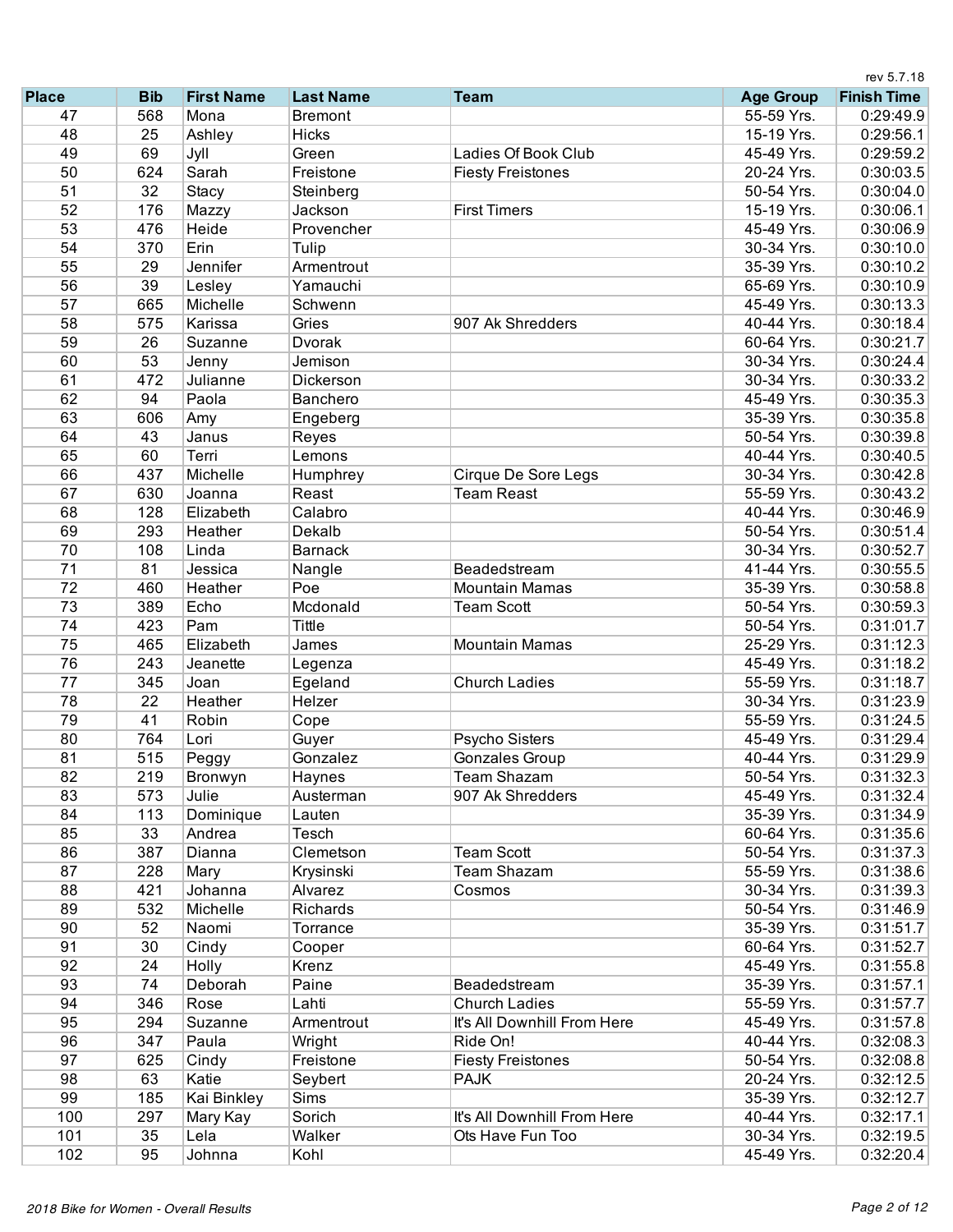|              |            |                     |                     |                             |                          | rev 5.7.18             |
|--------------|------------|---------------------|---------------------|-----------------------------|--------------------------|------------------------|
| <b>Place</b> | <b>Bib</b> | <b>First Name</b>   | <b>Last Name</b>    | <b>Team</b>                 | <b>Age Group</b>         | <b>Finish Time</b>     |
| 103          | 93         | Jackie              | Cason               |                             | 55-59 Yrs.               | 0:32:25.1              |
| 104          | 21         | Lora                | Jorgensen           |                             | 45-49 Yrs.               | 0:32:27.1              |
| 105          | 446        | Erin                | Freel               |                             | 35-39 Yrs.               | 0:32:28.7              |
| 106          | 667        | Amy                 | Klein               |                             | 45-49 Yrs.               | 0:32:31.9              |
| 107          | 321        | Kelly               | Parsons             | <b>Wbc Bikers</b>           | 50-54 Yrs.               | 0:32:32.2              |
| 108          | 307        | Mary                | Cox                 | <b>Hockey Divas</b>         | 60-64 Yrs.               | 0:32:33.2              |
| 109          | 77         | Debra               | Kinn                | Beadedstream                | 60-64 Yrs.               | 0:32:33.3              |
| 110          | 58         | Heidi               | Clement             |                             | 35-39 Yrs.               | 0:32:35.6              |
| 111          | 296        | Aviana              | Sorich              | It's All Downhill From Here | 10-14 Yrs.               | 0:32:35.7              |
| 112          | 110        | Amy                 | Reed                |                             | 35-39 Yrs.               | 0:32:36.4              |
| 113          | 65         | Kathy               | Seybert             | Pajk                        | 55-59 Yrs.               | 0:32:37.9              |
| 114          | 441        | Alexandra           | Fogarty             | Cirque De Sore Legs         | 35-39 Yrs.               | 0:32:38.4              |
| 115          | 88         | Molly               | Mclaughlin          |                             | 15-19 Yrs.               | 0:32:38.6              |
| 116          | 335        | Theresa             | Westerlund          |                             | 35-39 Yrs.               | 0:32:38.7              |
| 117          | 300        | Claire              | Coppel              | It's All Downhill From Here | 55-59 Yrs.               | 0:32:39.9              |
| 118          | 261        | Cheri               | Cubbison            |                             | 45-49 Yrs.               | 0:32:40.0              |
| 119          | 34         | Brittany            | Pearson             | Ots Have Fun Too            | 30-34 Yrs.               | 0:32:42.2              |
| 120          | 54         | Cynthia             | Hendel              |                             | 60-64 Yrs.               | 0:32:49.4              |
| 121          | 308        | Mo                  | Miller              | <b>Hockey Divas</b>         | 50-54 Yrs.               | 0:32:53.9              |
| 122          | 405        | Kari                | <b>Dupree</b>       | <b>Hippy Chicks</b>         | 55-59 Yrs.               | 0:32:55.2              |
| 123          | 466        | Jessica             | Diab                | Spinnin' Asphalt            | 35-39 Yrs.               | 0:32:56.6              |
| 124          | 677        | Nadine              | Price               |                             | 50-54 Yrs.               | 0:32:58.1              |
| 125          | 576        | Hannah              | Kragt               | 907 Ak Shredders            | 15-19 Yrs.               | 0:32:59.2              |
| 126          | 220        | <b>Britta</b>       | Anderson            | <b>Team Shazam</b>          | 45-49 Yrs.               | 0:33:01.4              |
| 127          | 147        | Shawna              | Arend               |                             | 40-44 Yrs.               | 0:33:05.5              |
| 128          | 493        | Suzanna             | Caldwell            | <b>Caldwell Ladies</b>      | 30-34 Yrs.               | 0:33:06.4              |
| 129          | 393        | Hannah              | Farr                |                             | 10-14 Yrs.               | 0:33:11.0              |
| 130          | 382        | Elisa               | Samuelson           | Anchorage Rowing            | 45-49 Yrs.               | 0:33:12.7              |
| 131          | 278        | Kari                | Wiederkehr          | <b>Krazy Kittens</b>        | 35-39 Yrs.               | 0:33:14.8              |
| 132          | 86         | Laura               | Foster              | Beadedstream                | 50-54 Yrs.               | 0:33:16.3              |
| 133          | 464        | Claire              | Torbensen-armstrong | <b>Mountain Mamas</b>       | 45-49 Yrs.               | 0:33:20.9              |
| 134          | 450        | Holly               | Willman             | <b>Www Bikers</b>           | 35-39 Yrs.               | 0:33:21.8              |
| 135          | 427        | Cindi               | Pannone             | Spin & Bear It!             | 55-59 Yrs.               | 0:33:22.9              |
| 136          | 204        | Joelle              | Hall                | <b>Cadence Queens</b>       | 50-54 Yrs.               | 0:33:25.6              |
| 137          | 569        | Bethany             | Essary              |                             | 30-34 Yrs.               | 0:33:26.9              |
| 138          | 251        | Cathy               | Opinsky             | Permafrosties               | 40-44 Yrs.               | 0:33:27.4              |
| 139          | 452        | Holly               | <b>Boston</b>       |                             | 30-34 Yrs.               | 0:33:30.2              |
| 140          | 250        | Marlys              | Morton              | Permafrosties               | 45-49 Yrs.               | 0:33:30.6              |
| 141          | 328        | Brittany            | Keener              | Usphs                       | 35-39 Yrs.               | 0:33:31.3              |
| 142          | 617        | Jennifer            | Smith               | Moms & Daughters            | 35-39 Yrs.               | 0:33:31.6              |
| 143          | 157        | Jennifer            | Deason              |                             | 40-44 Yrs.               | 0:33:33.5              |
| 144          | 337        | Maura               | <b>Black</b>        |                             | 15-19 Yrs.               | 0:33:34.0              |
| 145          | 258        | Summer              | Cutting             | Cutting                     | 40-44 Yrs.               | 0:33:36.6              |
| 146          | 203        | Martha              | Robinson            | <b>Cadence Queens</b>       | 55-59 Yrs.               | 0:33:44.0              |
| 147          | 118        | Joan                | Darnell             |                             | 55-59 Yrs.               | 0:33:44.4              |
| 148          | 753        | Julie               | Saddoris            |                             | 50-54 Yrs.               | 0:33:45.0              |
| 149          | 59         | <b>Brooke</b>       | Vanveckhoven        |                             | 40-44 Yrs.               | 0:33:49.2              |
| 150          | 127        | Sarah               | <b>Buhr</b>         |                             | 30-34 Yrs.               | 0:33:50.7              |
|              |            |                     |                     |                             |                          |                        |
| 151<br>152   | 246<br>699 | Theresa<br>Michelle | Phillips<br>Moore   |                             | 45-49 Yrs.<br>35-39 Yrs. | 0:33:55.0<br>0:33:56.5 |
| 153          |            | Dora                | Krenzelok           |                             |                          |                        |
|              | 286        |                     |                     |                             | 50-54 Yrs.               | 0:34:00.3              |
| 154          | 312        | Kalima              | Glascott            | <b>Glascott Girls</b>       | 10-14 Yrs.               | 0:34:01.2              |
| 155          | 592        | Maggi               | Arend               | Alaska Dirt Divas           | 60-64 Yrs.               | 0:34:03.4              |
| 156          | 229        | Laura               | Kruger              | Team Shazam                 | 35-39 Yrs.               | 0:34:10.1              |
| 157          | 121        | Chelsea             | Sternicki           |                             | 35-39 Yrs.               | 0:34:10.8              |
| 158          | 264        | Kerry               | Reardon             |                             | 60-64 Yrs.               | 0:34:13.4              |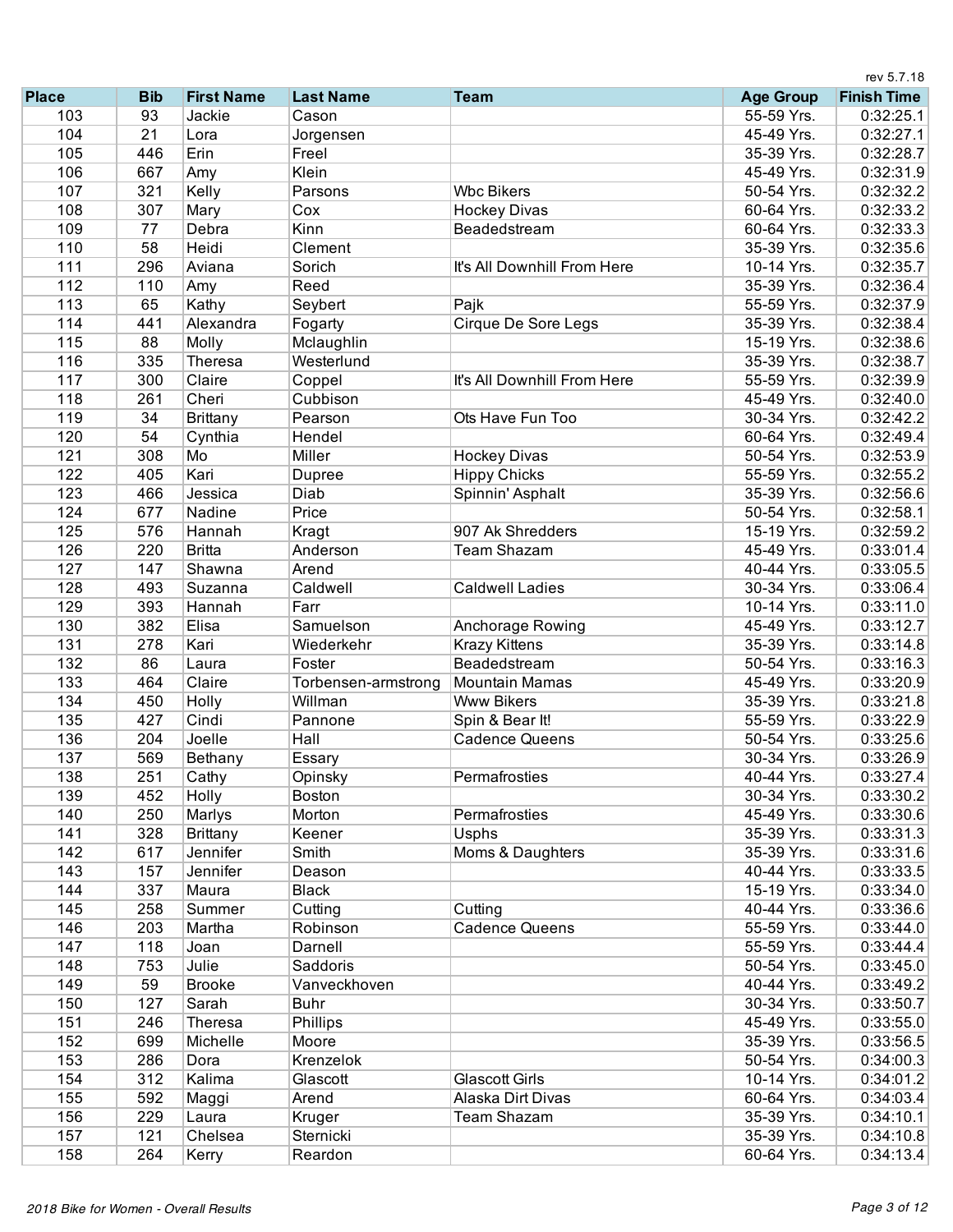|              |            |                   |                  |                                 |                  | rev 5.7.18         |
|--------------|------------|-------------------|------------------|---------------------------------|------------------|--------------------|
| <b>Place</b> | <b>Bib</b> | <b>First Name</b> | <b>Last Name</b> | <b>Team</b>                     | <b>Age Group</b> | <b>Finish Time</b> |
| 159          | 248        | Tricia            | <b>Perkins</b>   | Permafrosties                   | 55-59 Yrs.       | 0:34:14.4          |
| 160          | 696        | Kristi            | Senden           |                                 | 40-44 Yrs.       | 0:34:16.2          |
| 161          | 768        | Amy               | Brumbaugh        | Psycho Sisters                  | 45-49 Yrs.       | 0:34:16.4          |
| 162          | 314        | Katrina           | Garner           | Garner's                        | 45-49 Yrs.       | 0:34:21.8          |
| 163          | 463        | Kimberly          | Osburn           | <b>Mountain Mamas</b>           | 35-39 Yrs.       | 0:34:22.7          |
| 164          | 530        | Laura             | Harris           | <b>Carbon Based Life Forms</b>  | 50-54 Yrs.       | 0:34:23.1          |
| 165          | 470        | Lauren            | Fair             | Spinnin' Asphalt                | 35-39 Yrs.       | 0:34:28.0          |
| 166          | 598        | Teresa            | Sellers          | Let Every Woman Know            | 50-54 Yrs.       | 0:34:29.0          |
| 167          | 85         | Abigail           | Foster           | Beadedstream                    | 15-19 Yrs.       | 0:34:31.8          |
| 168          | 316        | Robin             | Mullen           |                                 | 30-34 Yrs.       | 0:34:31.8          |
| 169          | 593        | Michele           | Murphy           | Alaska Dirt Divas               | 50-54 Yrs.       | 0:34:32.5          |
| 170          | 597        | Kerry             | Clark            | Alaska Dirt Divas               | 40-44 Yrs.       | 0:34:32.9          |
| 171          | 669        | Samantha          | Cole             |                                 | 15-19 Yrs.       | 0:34:35.1          |
| 172          | 381        | Jessica           | Willis           | Anchorage Rowing                | 45-49 Yrs.       | 0:34:44.0          |
| 173          | 440        | Emily             | Austin           | Cirque De Sore Legs             | 30-34 Yrs.       | 0:34:46.3          |
| 174          | 338        | Elizabeth         | Kilby            |                                 | 15-19 Yrs.       | 0:34:46.5          |
| 175          | 227        | Traci             | <b>Bradford</b>  | <b>Team Shazam</b>              | 50-54 Yrs.       | 0:34:46.7          |
| 176          | 685        | Jennifer          | Hardy            |                                 | 40-44 Yrs.       | 0:34:47.9          |
| 177          | 438        | Nicole            | Fredrick         | Cirque De Sore Legs             | 30-34 Yrs.       | 0:34:48.0          |
| 178          | 247        | Krista            | Malevich         |                                 | 35-39 Yrs.       | 0:34:48.3          |
| 179          | 140        | Emily             | Long             |                                 | 35-39 Yrs.       | 0:34:48.9          |
| 180          | 226        | Megan             | Perkins-norgaard | <b>Team Shazam</b>              | 55-59 Yrs.       | 0:34:52.0          |
| 181          | 682        | Elene             | Cole             |                                 | 50-54 Yrs.       | 0:34:55.9          |
| 182          | 759        | Shannon           | Oliver           |                                 | 45-49 Yrs.       | 0:35:00.0          |
| 183          | 84         | Kimberly          | Resheske         | Beadedstream                    | 30-34 Yrs.       | 0:35:02.1          |
| 184          | 167        | Donna             | Pierce           | Cych-o's                        | 25-29 Yrs.       | 0:35:10.2          |
| 185          | 698        | Jennifer          | Kueter           |                                 | 45-49 Yrs.       | 0:35:11.7          |
| 186          | 666        | Jessica           | Shearer          |                                 | 30-34 Yrs.       | 0:35:12.1          |
| 187          | 494        | Barbara           | Caldwell         | <b>Caldwell Ladies</b>          | 65-69 Yrs.       | 0:35:12.8          |
| 188          | 310        | Mary              | Duhoux           |                                 | 60-64 Yrs.       | 0:35:19.0          |
| 189          | 260        | Mckenna           | Nieves           |                                 | 30-34 Yrs.       | 0:35:23.3          |
| 190          | 136        | Janet             | Jacob            |                                 | 60-64 Yrs.       | 0:35:25.4          |
| 191          | 253        | Madalyn           | Gaither          | Permafrosties                   | 15-19 Yrs.       | 0:35:35.9          |
| 192          | 244        | <b>Terry</b>      | Slaven           |                                 | 65-69 Yrs.       | 0:35:36.3          |
| 193          | 540        | Angela            | Stewart          | Capable Crew                    | 45-49 Yrs.       | 0:35:39.4          |
| 194          | 383        | Marietta          | Hall             | Anchorage Rowing                | 45-49 Yrs.       | 0:35:41.7          |
| 195          | 288        | Sasha             | Prewitt          |                                 | 50-54 Yrs.       | 0:35:43.5          |
| 196          | 390        | Colleen           | Libbey           |                                 | 40-44 Yrs.       | 0:35:43.8          |
| 197          | 688        | Elizabeth         | <b>Drewes</b>    | Beadedstream                    | 30-34 Yrs.       | 0:35:47.1          |
| 198          | 507        | Jennifer          | Doherty          | <b>High Octane</b>              | 40-44 Yrs.       | 0:35:49.6          |
| 199          | 186        | Lisa              | Land             | Fit2win                         | 55-59 Yrs.       | 0:35:50.4          |
| 200          | 368        | Tish              | Rossi            | Alaska Colorectal Surgery       | 40-44 Yrs.       | 0:35:50.4          |
| 201          | 386        | Mitzi             | Pendleton        | <b>Team Scott</b>               | 40-44 Yrs.       | 0:35:55.8          |
| 202          | 146        | Sarah             | Lindsey          |                                 | 40-44 Yrs.       | 0:35:57.0          |
| 203          | 190        | Claudette         | Yesmant          |                                 | 60-64 Yrs.       | 0:35:57.1          |
| 204          | 82         | Lubava            | Wessels          | Beadedstream                    | 15-19 Yrs.       | 0:36:01.8          |
| 205          | 577        | Abigail           | Kragt            | 907 Ak Shredders                | 10-14 Yrs.       | 0:36:02.8          |
| 206          | 474        | Linda             | Remaley          |                                 | 50-54 Yrs.       | 0:36:05.0          |
| 207          | 56         | Sherrille         | Van Horn         | Dragonfly Gals                  | 50-54 Yrs.       | 0:36:06.0          |
| 208          | 587        | Saarah            | Salvucci         |                                 | 25-29 Yrs.       | 0:36:07.2          |
| 209          | 761        | Cheri             | Jernstrom        |                                 | 60-64 Yrs.       | 0:36:07.6          |
| 210          | 506        | Heather           | <b>Bottrell</b>  | <b>High Octane</b>              | 30-34 Yrs.       | 0:36:08.3          |
| 211          | 636        | Savannah          | Willis           |                                 | 10-14 Yrs.       | 0:36:09.9          |
| 212          | 172        | Kate              | Heath            | Cych-o's                        | 20-24 Yrs.       | 0:36:10.0          |
| 213          | 633        | Tana              | Stone            | Tana_Stone_And_Finley_Nasenbeny | 40-44 Yrs.       | 0:36:15.9          |
| 214          | 339        | Alison            | Mccarrey         |                                 | 35-39 Yrs.       | 0:36:16.9          |
|              |            |                   |                  |                                 |                  |                    |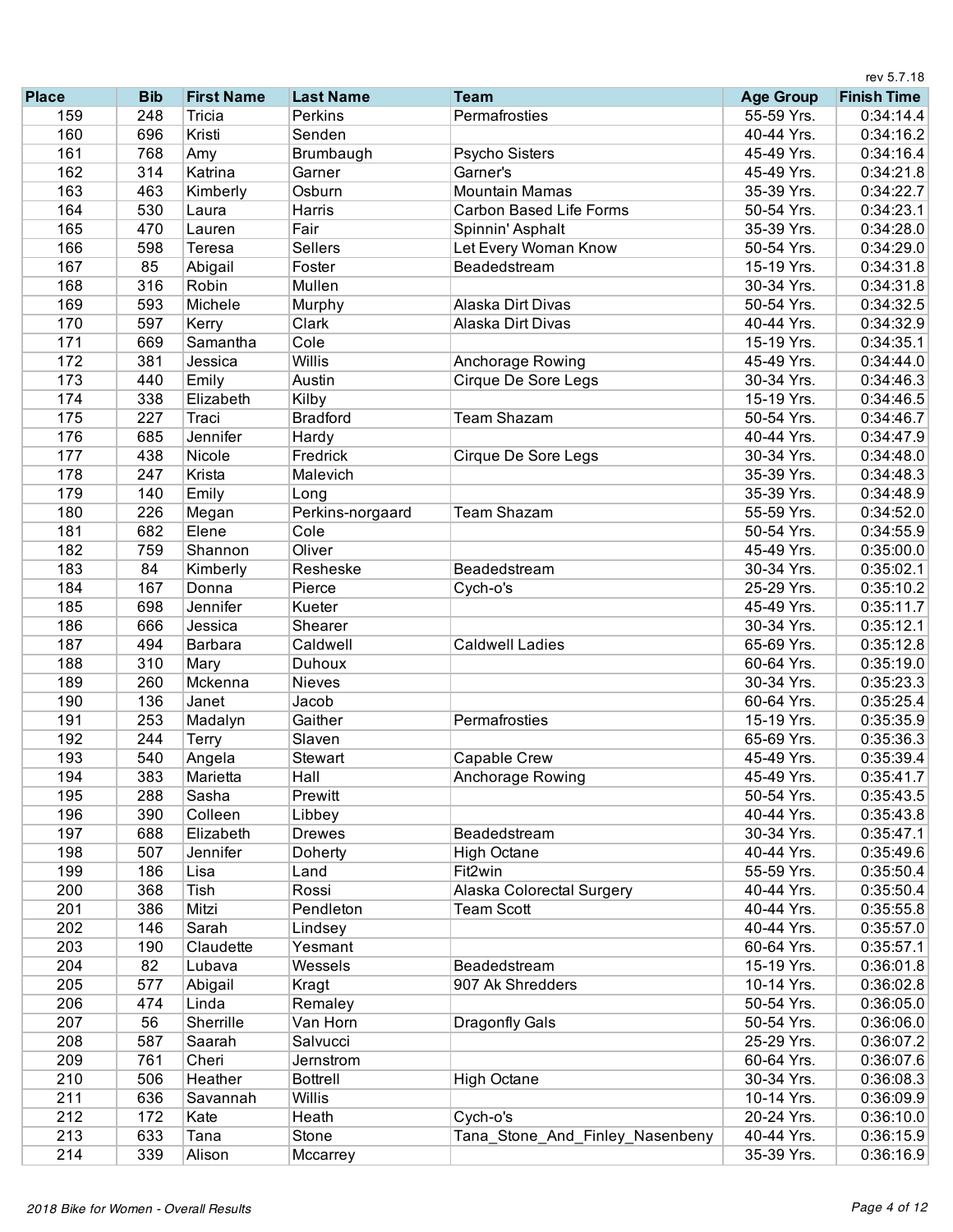|              |            |                   |                  |                          |                  | rev 5.7.18         |
|--------------|------------|-------------------|------------------|--------------------------|------------------|--------------------|
| <b>Place</b> | <b>Bib</b> | <b>First Name</b> | <b>Last Name</b> | <b>Team</b>              | <b>Age Group</b> | <b>Finish Time</b> |
| 215          | 643        | Kristen           | Lewis            |                          | 30-34 Yrs.       | 0:36:17.6          |
| 216          | 623        | Heather           | White            | <b>Fiesty Freistones</b> | 25-29 Yrs.       | 0:36:18.9          |
| 217          | 717        | Melody            | Musick           | <b>Musickal Rides</b>    | 15-19 Yrs.       | 0:36:21.5          |
| 218          | 224        | <b>Brandi</b>     | White            | <b>Team Shazam</b>       | 35-39 Yrs.       | 0:36:22.8          |
| 219          | 681        | Carrie            | Janowski         |                          | 35-39 Yrs.       | 0:36:23.2          |
| 220          | 96         | Meghan            | Paulson          |                          | 30-34 Yrs.       | 0:36:23.7          |
| 221          | 484        | Corie             | Stanley          | Spin Sistas              | 35-39 Yrs.       | 0:36:27.5          |
| 222          | 156        | Kaydee            | Glumac           | <b>Tn Ladies</b>         | 30-34 Yrs.       | 0:36:27.5          |
| 223          | 534        | Helen             | Carroll          |                          | 50-54 Yrs.       | 0:36:28.1          |
| 224          | 619        | Karla             | Kolash           |                          | 70-74 Yrs.       | 0:36:28.1          |
| 225          | 116        | Lia               | Keller           | My Mom Rocks!            | 40-44 Yrs.       | 0:36:32.7          |
| 226          | 362        | Jane              | <b>Adkins</b>    | <b>Team Sprocketeers</b> | 55-59 Yrs.       | 0:36:33.2          |
| 227          | 38         | Gloria            | Reyes            |                          | 60-64 Yrs.       | 0:36:35.4          |
| 228          | 578        | Nancy             | Kragt            | 907 Ak Shredders         | 50-54 Yrs.       | 0:36:36.8          |
| 229          | 388        | Toni              | Swearingen       | <b>Team Scott</b>        | 55-59 Yrs.       | 0:36:36.9          |
| 230          | 333        | Sarah             | Shoffstall-cone  | Usphs                    | 35-39 Yrs.       | 0:36:38.0          |
| 231          | 373        | <b>Beta Rae</b>   | Thompson         |                          | 30-34 Yrs.       | 0:36:39.2          |
| 232          | 397        | Jennifer          | Mangandi         |                          | 25-29 Yrs.       | 0:36:42.6          |
| 233          | 739        | Dayle             | Kodama           | Spin Gladiators          | 45-49 Yrs.       | 0:36:48.8          |
| 234          | 262        | Diane             | <b>Brewer</b>    |                          | 50-54 Yrs.       | 0:36:50.3          |
| 235          | 273        | Diane             | Loopstra         |                          | 55-59 Yrs.       | 0:36:53.4          |
| 236          | 324        | Margie            | Lytle            | <b>Wbc Bikers</b>        | 40-44 Yrs.       | 0:36:55.3          |
| 237          | 177        | Monique           | Jackson          | <b>First Timers</b>      | 40-44 Yrs.       | 0:36:59.1          |
| 238          | 574        | Alyssa            | Gries            | 907 Ak Shredders         | 10-14 Yrs.       | 0:37:00.8          |
| 239          | 313        | Sami              | Glascott         | Garner's                 | 45-49 Yrs.       | 0:37:03.3          |
| 240          | 109        | Jennifer          | Gates            |                          | 35-39 Yrs.       | 0:37:05.5          |
| 241          | 500        | Kathleen          | Judy             |                          | 55-59 Yrs.       | 0:37:08.8          |
| 242          | 28         | Diane             | Mohwinkel        |                          | 75-79 Yrs.       | 0:37:16.4          |
| 243          | 215        | Tessa             | Johrendt         | Mo-jo                    | 30-34 Yrs.       | 0:37:17.6          |
| 244          | 703        | Charla            | Lee              |                          | 55-59 Yrs.       | 0:37:18.0          |
| 245          | 596        | Diana             | Radoff           | Alaska Dirt Divas        | 50-54 Yrs.       | 0:37:18.2          |
| 246          | 687        | Carmen            | Reese            |                          | 50-54 Yrs.       | 0:37:22.2          |
| 247          | 144        | Sandra            | Lee              |                          | 60-64 Yrs.       | 0:37:23.3          |
| 248          | 91         | Ashly             | <b>Beckes</b>    | Heelsonwheels            | 30-34 Yrs.       | 0:37:24.6          |
| 249          | 184        | Jess              | Malone           | <b>First Timers</b>      | 40-44 Yrs.       | 0:37:25.3          |
| 250          | 289        | Kathleene         | Simonson         |                          | 30-34 Yrs.       | 0:37:26.2          |
| 251          | 668        | Leah              | Parks            |                          | 40-44 Yrs.       | 0:37:26.6          |
| 252          | 249        | Rachel            | Hopkins          | Permafrosties            | 40-44 Yrs.       | 0:37:26.7          |
| 253          | 344        | Lynda             | Montague         | <b>Church Ladies</b>     | 55-59 Yrs.       | 0:37:28.6          |
| 254          | 513        | Deborah           | Wilmoth          | #907flygirls             | 30-34 Yrs.       | 0:37:30.5          |
| 255          | 292        | Megan             | Carle            |                          | 35-39 Yrs.       | 0:37:31.7          |
| 256          | 284        | Kathy             | Keck             | <b>Cycle Paths</b>       | 55-59 Yrs.       | 0:37:33.9          |
| 257          | 165        | Kaylee            | Merrill          |                          | 15-19 Yrs.       | 0:37:39.1          |
| 258          | 482        | Rennea            | Goff             |                          | 35-39 Yrs.       | 0:37:39.4          |
| 259          | 242        | Rhonda            | Dunlap           |                          | 60-64 Yrs.       | 0:37:40.7          |
| 260          | 614        | Geesnell          | Lim              | <b>Trailside Walkers</b> | 40-44 Yrs.       | 0:37:42.3          |
| 261          | 447        | Megan             | Mclaughlin       |                          | 10-14 Yrs.       |                    |
| 262          | 225        | Lorelei           | Hass             | Team Shazam              | 50-54 Yrs.       | 0:37:43.7          |
| 263          |            |                   |                  |                          |                  | 0:37:44.2          |
|              | 216        | Christina         | Morgan           | Mo-jo                    | 30-34 Yrs.       | 0:37:45.1          |
| 264<br>265   | 130        | Jessy             | Hilliard         |                          | 35-39 Yrs.       | 0:37:46.9          |
|              | 218        | Diane             | Firmani          |                          | 60-64 Yrs.       | 0:37:48.5          |
| 266          | 75         | Sue               | Parry            | Beadedstream             | 60-64 Yrs.       | 0:37:48.8          |
| 267          | 378        | Meagan            | Dutton           | <b>Tipsy Chicks</b>      | 30-34 Yrs.       | 0:37:50.4          |
| 268          | 639        | Mimi              | Hogan            |                          | 70-74 Yrs.       | 0:37:52.8          |
| 269          | 455        | Kathie            | Steele           | Cccriders                | 65-69 Yrs.       | 0:37:53.2          |
| 270          | 102        | Mari              | Rueter           |                          | 30-34 Yrs.       | 0:37:56.4          |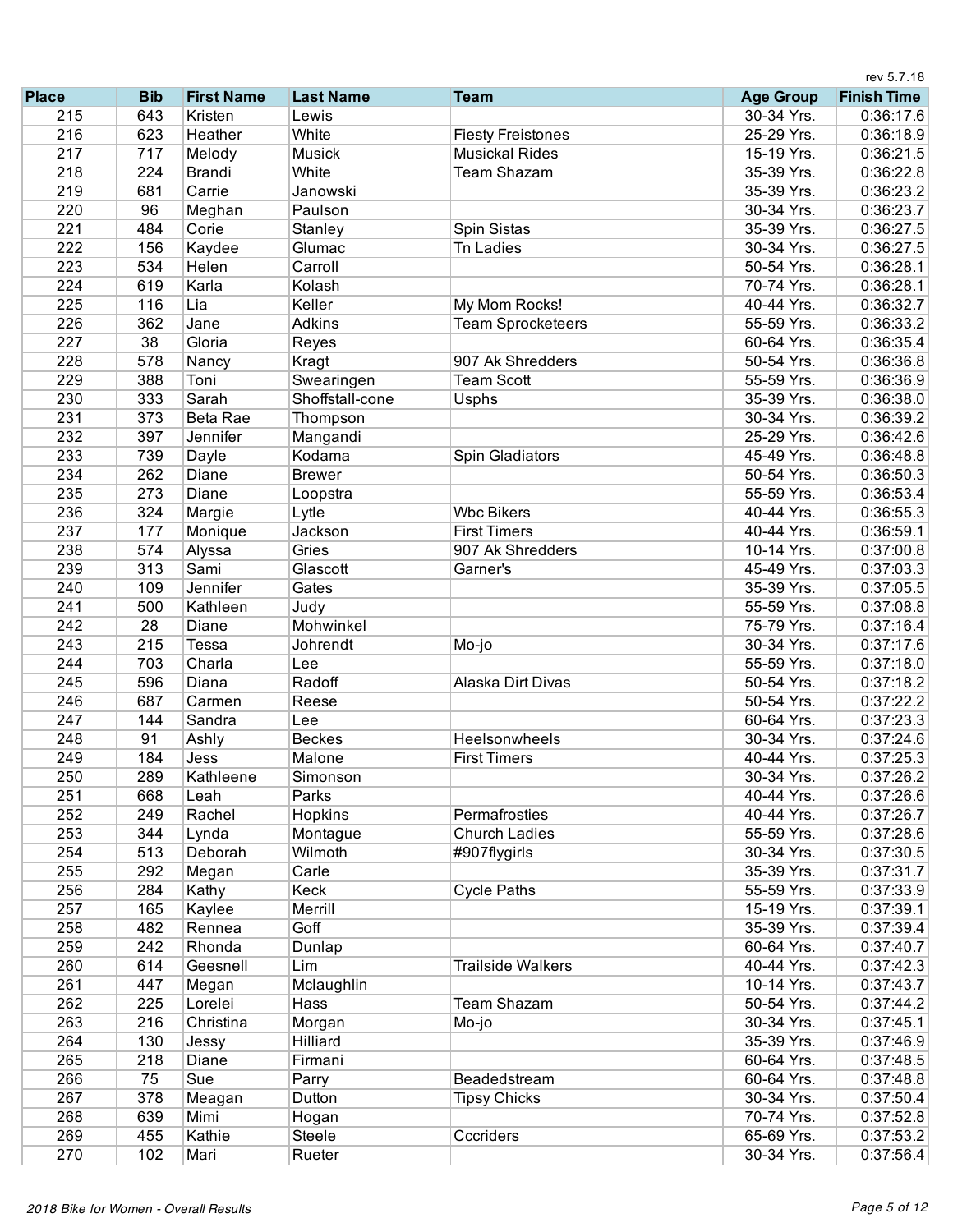|              |            |                     |                  |                             |                  | rev 5.7.18         |  |
|--------------|------------|---------------------|------------------|-----------------------------|------------------|--------------------|--|
| <b>Place</b> | <b>Bib</b> | <b>First Name</b>   | <b>Last Name</b> | <b>Team</b>                 | <b>Age Group</b> | <b>Finish Time</b> |  |
| 271          | 611        | Melanie             | Leydon           |                             | 25-29 Yrs.       | 0:37:58.9          |  |
| 272          | 188        | Laura               | <b>Burzinski</b> | Fit2win                     | 55-59 Yrs.       | 0:37:58.9          |  |
| 273          | 661        | Katjana             | Stutzer          |                             | 20-24 Yrs.       | 0:38:01.0          |  |
| 274          | 168        | Kylie               | Duby             | Cych-o's                    | 25-29 Yrs.       | 0:38:01.7          |  |
| 275          | 729        | Cara                | Leckwold         |                             | 50-54 Yrs.       | 0:38:10.0          |  |
| 276          | 137        | Laura               | Potter           |                             | 50-54 Yrs.       | 0:38:15.2          |  |
| 277          | 445        | Celia               | Rozen            |                             | 60-64 Yrs.       | 0:38:15.2          |  |
| 278          | 403        | Phillipia           | Holness          |                             | 55-59 Yrs.       | 0:38:15.4          |  |
| 279          | 210        | Melinda             | Rathkopf         | 3m                          | 45-49 Yrs.       | 0:38:16.8          |  |
| 280          | 295        | Christina           | Young            | It's All Downhill From Here | 50-54 Yrs.       | 0:38:17.5          |  |
| 281          | 104        | Catherine           | Coon             |                             | 50-54 Yrs.       | 0:38:20.1          |  |
| 282          | 627        | Mary                | Hacker           |                             | 55-59 Yrs.       | 0:38:21.8          |  |
| 283          | 436        | Melissa             | Holder           |                             | 50-54 Yrs.       | 0:38:22.0          |  |
| 284          | 512        | Lorna               | Collins          | #907flygirls                | 50-54 Yrs.       | 0:38:24.9          |  |
| 285          | 304        | Kristen             | Bell             | It's All Downhill From Here | 40-44 Yrs.       | 0:38:28.2          |  |
| 286          | 737        | Alicia              | Vernon           | Spin Gladiators             | 45-49 Yrs.       | 0:38:28.7          |  |
| 287          | 612        | Jeanne              | Molitor          | <b>Trailside Walkers</b>    | 60-64 Yrs.       | 0:38:29.5          |  |
| 288          | 207        | Marta               | Mueller          | <b>Sweat Victory</b>        | 40-44 Yrs.       | 0:38:31.3          |  |
| 289          | 385        | Bella               | <b>Barrows</b>   |                             | 35-39 Yrs.       | 0:38:31.6          |  |
| 290          | 663        | Heather             | Sutherlin        | Uglydog                     | 45-49 Yrs.       | 0:38:35.9          |  |
| 291          | 462        | Christine           | Cosby            | <b>Mountain Mamas</b>       | 40-44 Yrs.       | 0:38:37.8          |  |
| 292          | 275        | Trula               | Acena            | The Tribe                   | 65-69 Yrs.       | 0:38:39.4          |  |
| 293          | 236        | <b>Nikki</b>        | Allen            | Lake Hood                   | 30-34 Yrs.       | 0:38:41.5          |  |
| 294          | 428        | Maggie              | Mitchell         | Spin & Bear It!             | 10-14 Yrs.       | 0:38:43.4          |  |
| 295          | 150        | Lena                | Lawhead          |                             | 40-44 Yrs.       | 0:38:53.9          |  |
| 296          | 372        | Shasta              | Miller           |                             | 30-34 Yrs.       | 0:38:54.7          |  |
| 297          | 340        | Melanie             | Vandehey         |                             | 45-49 Yrs.       | 0:39:02.6          |  |
| 298          | 690        | Jaylee              | <b>Brendel</b>   | Whose Idea Was This?        | 30-34 Yrs.       | 0:39:06.8          |  |
| 299          | 544        | Mary                | Eckardt          | <b>Pedal Pals</b>           | 50-54 Yrs.       | 0:39:06.9          |  |
| 300          | 83         | Katerina            | Wessels          | Beadedstream                | 50-54 Yrs.       | 0:39:08.2          |  |
| 301          | 332        | Ashley              | Schaber          | Usphs                       | 35-39 Yrs.       | 0:39:08.9          |  |
| 302          | 613        | Alana               | Lim              | <b>Trailside Walkers</b>    | 10-14 Yrs.       | 0:39:09.9          |  |
| 303          | 364        | Michelle            | Fritz            | Alaska Colorectal Surgery   | 50-54 Yrs.       | 0:39:11.0          |  |
| 304          | 256        | Charlotte           | Felde            |                             | 55-59 Yrs.       | 0:39:11.1          |  |
| 305          | 211        | Maureen             | Haggblom         | 3 <sub>m</sub>              | 55-59 Yrs.       | 0:39:17.4          |  |
| 306          | 391        | Becca               | Kleinschmidt     |                             | 40-44 Yrs.       | 0:39:18.5          |  |
| 307          | 105        | Caye                | Moberg           |                             | 50-54 Yrs.       | 0:39:19.2          |  |
| 308          | 329        | Judy                | Thompson         | Usphs                       | 40-44 Yrs.       | 0:39:23.7          |  |
| 309          | 164        | Angie               | Jensen           |                             | 50-54 Yrs.       | 0:39:25.9          |  |
| 310          | 163        | Maddie              | Roovers          |                             | 10-14 Yrs.       | 0:39:26.7          |  |
| 311          | 478        | Melanee             | Stiassny         | Stiassny                    | 40-44 Yrs.       | 0:39:28.2          |  |
| 312          | 377        | Kris                | Kile             |                             | 50-54 Yrs.       | 0:39:29.2          |  |
| 313          | 223        | <b>Beth</b>         | <b>Baker</b>     | <b>Team Shazam</b>          | 65-69 Yrs.       | 0:39:29.6          |  |
| 314          | 90         | Ashley              | Weaver           | Heelsonwheels               | 30-34 Yrs.       | 0:39:29.9          |  |
| 315          | 112        | Abigail             | <b>Bigelow</b>   |                             | 15-19 Yrs.       | 0:39:29.9          |  |
| 316          | 508        | Sherri              | Roberds          | <b>High Octane</b>          | 50-54 Yrs.       | 0:39:35.0          |  |
| 317          | 408        | Aiza                | Rivera           |                             | 40-44 Yrs.       | 0:39:35.3          |  |
| 318          | 477        | Mia                 | Stiassny         | Stiassny                    | 10-14 Yrs.       | 0:39:50.5          |  |
| 319          | 430        | Sarah               | Carpenter        | Mom&me                      | 15-19 Yrs.       | 0:39:53.9          |  |
| 320          | 722        | Ruth                | Taygan           | Taygan Girls                | 10-14 Yrs.       | 0:39:57.0          |  |
| 321          | 716        | <b>Brenda Grace</b> | Lester           |                             | 30-34 Yrs.       | 0:39:57.4          |  |
| 322          | 285        | April               | Rabuck           |                             | 40-44 Yrs.       | 0:40:01.7          |  |
| 323          | 572        | Ava                 | Austerman        | 907 Ak Shredders            | 10-14 Yrs.       | 0:40:02.7          |  |
| 324          | 133        | Jinny               | Cooper           |                             | 45-49 Yrs.       | 0:40:02.7          |  |
| 325          | 689        | Sandra              | Estenson         |                             | 70-74 Yrs.       | 0:40:10.0          |  |
| 326          | 151        | Maureen             | Van Wagner       |                             | 40-44 Yrs.       | 0:40:11.8          |  |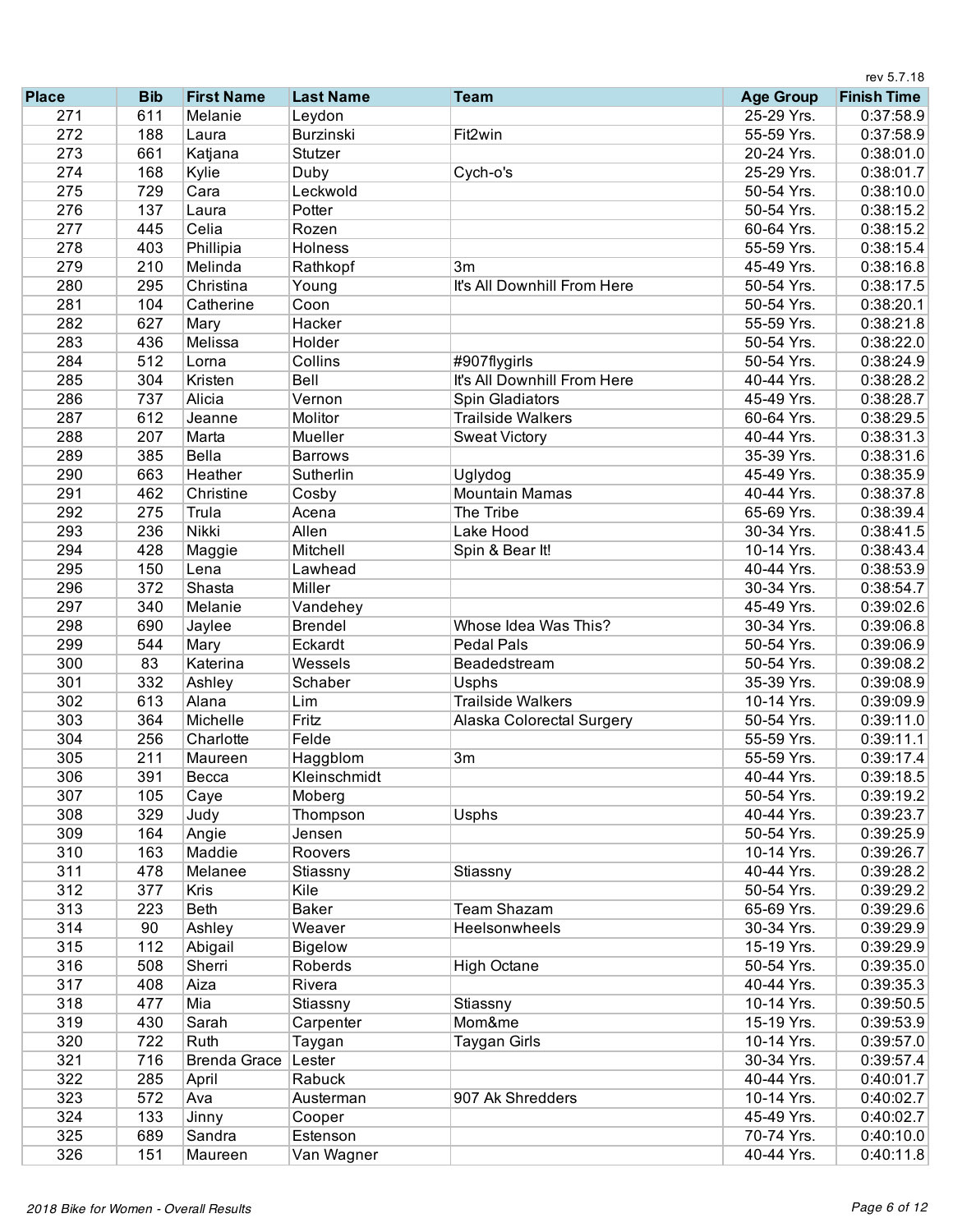|              |            |                   |                  |                             |                  | rev 5.7.18         |
|--------------|------------|-------------------|------------------|-----------------------------|------------------|--------------------|
| <b>Place</b> | <b>Bib</b> | <b>First Name</b> | <b>Last Name</b> | <b>Team</b>                 | <b>Age Group</b> | <b>Finish Time</b> |
| 327          | 266        | Nichole           | Gifford          | Cisc 05g                    | 45-49 Yrs.       | 0:40:15.9          |
| 328          | 183        | Jessica           | Huey             | <b>First Timers</b>         | 35-39 Yrs.       | 0:40:19.2          |
| 329          | 68         | Kari              | Brookover        | Pajk                        | 50-54 Yrs.       | 0:40:19.6          |
| 330          | 143        | Alissa            | Engelby          |                             | 40-44 Yrs.       | 0:40:20.8          |
| 331          | 422        | Jessica           | Reed             | Cosmos                      | 30-34 Yrs.       | 0:40:21.9          |
| 332          | 309        | Karen             | Loeffler         | <b>Hockey Divas</b>         | 60-64 Yrs.       | 0:40:22.0          |
| 333          | 213        | Rachel            | Scott            | #teamgluten                 | 25-29 Yrs.       | 0:40:22.4          |
| 334          | 361        | Lauri             | Lingafelt        | <b>Team Sprocketeers</b>    | 50-54 Yrs.       | 0:40:23.6          |
| 335          | 461        | Shelley           | <b>Biss</b>      | <b>Mountain Mamas</b>       | 40-44 Yrs.       | 0:40:23.7          |
| 336          | 100        | Lu                | Gallego          |                             | 35-39 Yrs.       | 0:40:31.2          |
| 337          | 411        | Anna              | Green            | Ladies Of Book Club         | 05-09 Yrs.       | 0:40:33.0          |
| 338          | 459        | Allison           | Susel            | <b>Mountain Mamas</b>       | 35-39 Yrs.       | 0:40:34.3          |
| 339          | 371        | Meg               | Kurtagh          | #shepersisted2.0            | 65-69 Yrs.       | 0:40:36.2          |
| 340          | 199        | Cassandra         | Barsalou         | The Girlfriends             | 20-24 Yrs.       | 0:40:36.9          |
| 341          | 315        | Dara              | Stull            |                             | 05-09 Yrs.       | 0:40:39.6          |
| 342          | 417        | Tawni             | Eubank           | Dosbanks                    | 45-49 Yrs.       | 0:40:46.1          |
| 343          | 254        | Lauren            | Gaither          | Permafrosties               | 20-24 Yrs.       | 0:40:48.4          |
| 344          | 272        | Christina         | Eldridge         | Eldridge                    | 35-39 Yrs.       | 0:40:49.8          |
| 345          | 429        | Joann             | Mitchell         | Spin & Bear It!             | 50-54 Yrs.       | 0:40:51.2          |
| 346          | 680        | Cassie            | Ostrander        |                             | 35-39 Yrs.       | 0:40:52.1          |
| 347          | 281        | Gail              | Hoefler          | <b>Cycle Paths</b>          | 55-59 Yrs.       | 0:40:52.6          |
| 348          | 274        | Joani             | Welch            | The Tribe                   | 60-64 Yrs.       | 0:41:03.2          |
| 349          | 245        | Rachel            | White            |                             | 30-34 Yrs.       | 0:41:03.7          |
| 350          | 87         | Jamie             | Woodall          | Beadedstream                | 20-24 Yrs.       | 0:41:04.5          |
| 351          | 702        |                   | Vartanian        |                             | 40-44 Yrs.       | 0:41:07.7          |
| 352          | 323        | Yeghsa<br>Liane   |                  | <b>Wbc Bikers</b>           | 45-49 Yrs.       |                    |
|              |            |                   | Ryan             |                             |                  | 0:41:09.1          |
| 353          | 510        | Lisa              | Pekich           | <b>High Octane</b>          | 45-49 Yrs.       | 0:41:09.2          |
| 354          | 360        | Yvonne            | Oren             | <b>Team Sprocketeers</b>    | 45-49 Yrs.       | 0:41:13.0          |
| 355          | 305        | Elizabeth         | <b>Bailey</b>    | It's All Downhill From Here | 60-64 Yrs.       | 0:41:14.4          |
| 356          | 271        | Addison           | Eldridge         | Eldridge                    | 10-14 Yrs.       | 0:41:15.7          |
| 357          | 80         | Gloria            | Jemmings         | Beadedstream                | 10-14 Yrs.       | 0:41:17.8          |
| 358          | 311        | Diane             | <b>Barnett</b>   |                             | 70-74 Yrs.       | 0:41:19.3          |
| 359          | 553        | Amanda            | Elder            | <b>Team Pets</b>            | 25-29 Yrs.       | 0:41:19.8          |
| 360          | 712        | Crystal           | Miller           |                             | 35-39 Yrs.       | 0:41:22.6          |
| 361          | 718        | Rebecca           | Musick           | <b>Musickal Rides</b>       | 50-54 Yrs.       | 0:41:28.8          |
| 362          | 396        | Heather           | Davis            |                             | 60-64 Yrs.       | 0:41:32.3          |
| 363          | 432        | Linnea            | Gray             | <b>Gray Girls</b>           | 10-14 Yrs.       | 0:41:37.9          |
| 364          | 734        | Kristi            | Duff             | Scrantonicity 2             | 35-39 Yrs.       | 0:41:42.0          |
| 365          | 458        | Nicole            | Ayers            | <b>Mountain Mamas</b>       | 30-34 Yrs.       | 0:41:43.6          |
| 366          | 563        | Katherine         | O'grady          | Kristina's Biking Buddies   | 65-69 Yrs.       | 0:41:46.7          |
| 367          | 267        | Morgan            | Galko            | Cisc <sub>05g</sub>         | 10-14 Yrs.       | 0:41:49.1          |
| 368          | 424        | Calla             | Willett          |                             | 40-44 Yrs.       | 0:41:52.5          |
| 369          | 684        | Kimberly          | <b>Booth</b>     | Potter Hill Mama's          | 50-54 Yrs.       | 0:41:54.6          |
| 370          | 131        | Amanda            | Loy              |                             | 35-39 Yrs.       | 0:41:57.3          |
| 371          | 448        | Gail              | Heineman         |                             | 60-64 Yrs.       | 0:41:59.8          |
| 372          | 766        | Tracey            | Keaton           | Psycho Sisters              | 45-49 Yrs.       | 0:42:00.9          |
| 373          | 551        | Chelsy            | Passmore         | The Triple Finishers        | 25-29 Yrs.       | 0:42:02.6          |
| 374          | 319        | Vera              | Johnson          | <b>Wbc Bikers</b>           | 60-64 Yrs.       | 0:42:06.2          |
| 375          | 747        | Tamara            | Brabson          |                             | 15-19 Yrs.       | 0:42:07.1          |
| 376          | 380        | Augustine         | Hardison         | Anchorage Rowing            | 15-19 Yrs.       | 0:42:07.4          |
| 377          | 255        | Maile             | Guieb            | Permafrosties               | 20-24 Yrs.       | 0:42:10.8          |
| 378          | 615        | Mindy             | Baum             | <b>Trailside Walkers</b>    | 55-59 Yrs.       | 0:42:13.9          |
| 379          | 545        | Caitlin           | Menge            | Pedal Pals                  | 25-29 Yrs.       | 0:42:18.5          |
| 380          | 634        | Izzy              | Rowe             | Self Taught Squad           | 25-29 Yrs.       | 0:42:27.3          |
| 381          | 748        | Lindsay           | Wood             | <b>Biking Babes</b>         | 40-44 Yrs.       | 0:42:34.1          |
| 382          | 336        | Carolyn           | Rodriguez        |                             | 30-34 Yrs.       | 0:42:36.7          |
|              |            |                   |                  |                             |                  |                    |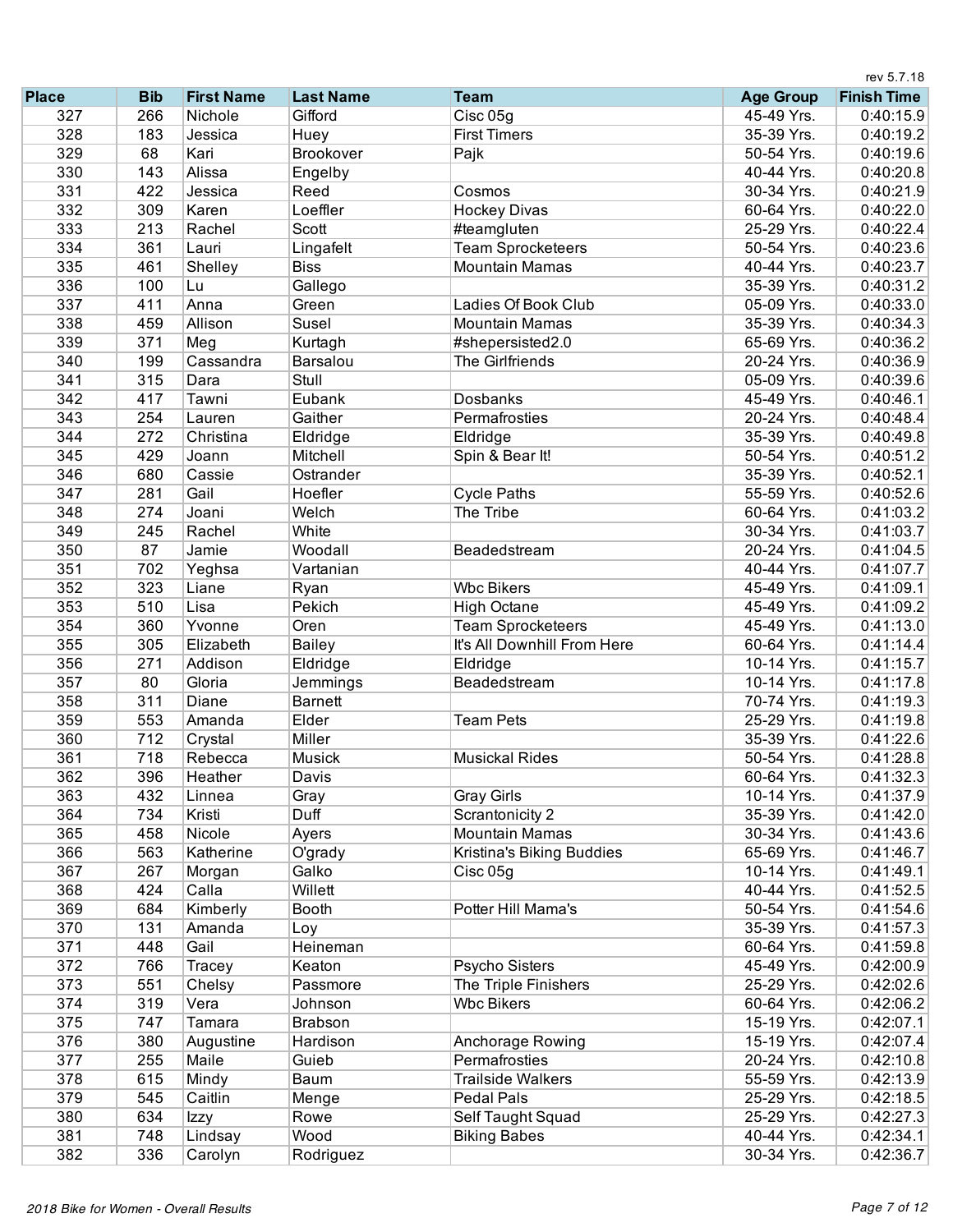|              |            |                   |                   |                             | rev 5.7.18       |                    |  |
|--------------|------------|-------------------|-------------------|-----------------------------|------------------|--------------------|--|
| <b>Place</b> | <b>Bib</b> | <b>First Name</b> | <b>Last Name</b>  | <b>Team</b>                 | <b>Age Group</b> | <b>Finish Time</b> |  |
| 383          | 392        | Amanda            | Dunlap            |                             | 35-39 Yrs.       | 0:42:41.5          |  |
| 384          | 728        | Nicole            | Zonzel            | <b>Team Nicole</b>          | 30-34 Yrs.       | 0:42:46.0          |  |
| 385          | 523        | Christy           | Hronkin           | Mona Lisa's Miles           | 35-39 Yrs.       | 0:42:47.1          |  |
| 386          | 554        | Kristen           | Kupperman         | <b>Team Pets</b>            | 30-34 Yrs.       | 0:42:47.8          |  |
| 387          | 410        | Story             | Clement           |                             | 10-14 Yrs.       | 0:42:48.8          |  |
| 388          | 710        | Erika             | <b>Bennett</b>    | <b>Bennett Biking Babes</b> | 45-49 Yrs.       | 0:42:50.4          |  |
| 389          | 153        | Karen             | La May            | Lasap                       | 55-59 Yrs.       | 0:42:53.7          |  |
| 390          | 552        | <b>Brie</b>       | Xavier            | The Triple Finishers        | 25-29 Yrs.       | 0:42:53.9          |  |
| 391          | 154        | Lisa              | Saperstein        | Lasap                       | 50-54 Yrs.       | 0:42:54.0          |  |
| 392          | 322        | Marlene           | Kroon             | <b>Wbc Bikers</b>           | 65-69 Yrs.       | 0:43:00.8          |  |
| 393          | 342        | Sara              | McCormick         |                             | 35-39 Yrs.       | 0:43:04.4          |  |
| 394          | 406        | Cathi             | Russell           | <b>Hippy Chicks</b>         | 55-59 Yrs.       | 0:43:07.1          |  |
| 395          | 276        | Karen             | Mcmaster-skogstad | The Tribe                   | 65-69 Yrs.       | 0:43:08.8          |  |
| 396          | 709        | Keena             | <b>Bennett</b>    | <b>Bennett Biking Babes</b> | 05-09 Yrs.       | 0:43:09.1          |  |
| 397          | 520        | Tina              | Lam               | Mona Lisa's Miles           | 40-44 Yrs.       | 0:43:10.4          |  |
| 398          | 149        | <b>Beth</b>       | Kutyba            | Die Lards                   | 50-54 Yrs.       | 0:43:17.6          |  |
| 399          | 673        | Danielle          | Potton            |                             | 10-14 Yrs.       | 0:43:18.3          |  |
| 400          | 145        | Leslie            | Dean              |                             | 60-64 Yrs.       | 0:43:19.9          |  |
| 401          | 652        | Jessica           | Tuggle            | RosÃf© All Day              | 25-29 Yrs.       | 0:43:19.9          |  |
| 402          | 595        | Jo-ann            | Chung             | <b>Alaska Dirt Divas</b>    | 50-54 Yrs.       | 0:43:23.2          |  |
| 403          | 55         | Alexandrea        | Van Horn          | Dragonfly Gals              | 15-19 Yrs.       | 0:43:31.4          |  |
| 404          | 148        | Arianna           | Humphrey          | Die Lards                   | 45-49 Yrs.       | 0:43:40.1          |  |
| 405          | 475        | Cheri             | Goodman           |                             | 55-59 Yrs.       | 0:43:41.6          |  |
| 406          | 320        | Stacey            | Stewart           | <b>Wbc Bikers</b>           | 50-54 Yrs.       | 0:43:48.4          |  |
| 407          | 502        | Karina            | Rawhani           | <b>Team Salmon</b>          | 40-44 Yrs.       | 0:43:53.0          |  |
| 408          | 456        | Joyce             | Guest             | Cccriders                   | 60-64 Yrs.       | 0:43:54.7          |  |
| 409          | 439        | Rebecah           | Frederick         | Cirque De Sore Legs         | 25-29 Yrs.       | 0:43:55.3          |  |
| 410          | 640        | Sharon            | Holland           |                             | 55-59 Yrs.       | 0:44:03.3          |  |
| 411          | 318        | Pamela            | Kroon             | <b>Wbc Bikers</b>           | 65-69 Yrs.       | 0:44:06.1          |  |
| 412          | 678        | Rosa              | Guerra            |                             | 60-64 Yrs.       | 0:44:08.8          |  |
| 413          | 546        | Wendy             | Wiltfong          | Perfect Cycles              | 50-54 Yrs.       | 0:44:09.0          |  |
| 414          | 509        | Sioux-z           | Marshall          | <b>High Octane</b>          | 50-54 Yrs.       | 0:44:09.3          |  |
| 415          | 115        | Trudy             | Keller            | My Mom Rocks!               | 70-74 Yrs.       | 0:44:12.0          |  |
| 416          | 562        | Mary              | Hensel            | Kristina's Biking Buddies   | 80-84 Yrs.       | 0:44:13.0          |  |
| 417          | 616        | Shelby            | <b>Bates</b>      | Moms & Daughters            | 15-19 Yrs.       | 0:44:15.3          |  |
| 418          | 760        | Mara              | Froemling         |                             | 25-29 Yrs.       | 0:44:16.2          |  |
| 419          | 524        | Denise            | Wright            | Mona Lisa's Miles           | 50-54 Yrs.       | 0:44:18.1          |  |
| 420          | 537        | Chrissy           | Bond              | Capable Crew                | 40-44 Yrs.       | 0:44:29.6          |  |
| 421          | 653        | Bernadette        | Harrie            | RosÃf© All Day              | 30-34 Yrs.       | 0:44:30.7          |  |
| 422          | 265        | Madilyn           | Gifford           | Cisc 05g                    | 10-14 Yrs.       | 0:44:38.1          |  |
| 423          | 700        | Gina              | Perry             |                             | 35-39 Yrs.       | 0:44:41.5          |  |
| 424          | 180        | Susannah          | Griffith          | <b>First Timers</b>         | 10-14 Yrs.       | 0:44:51.5          |  |
| 425          | 736        | Keri              | Aldous            |                             | 45-49 Yrs.       | 0:44:52.9          |  |
| 426          | 279        | Kimberly          | Sledgister        |                             | 35-39 Yrs.       | 0:44:54.9          |  |
| 427          | 208        | Kristin           | Van Cleaf         | <b>Sweat Victory</b>        | 40-44 Yrs.       | 0:44:57.5          |  |
| 428          | 670        | Susan             | <b>Bury</b>       |                             | 75-79 Yrs.       | 0:45:15.2          |  |
| 429          | 379        | Janet             | Curran            | Anchorage Rowing            | 50-54 Yrs.       | 0:45:16.4          |  |
| 430          | 434        | Carrie            | Gray              | <b>Gray Girls</b>           | 40-44 Yrs.       | 0:45:17.4          |  |
| 431          | 538        | Stacie            | Packard           | Capable Crew                | 40-44 Yrs.       | 0:45:22.9          |  |
| 432          | 306        | Julia             | Jones             | <b>Hockey Divas</b>         | 25-29 Yrs.       | 0:45:24.7          |  |
| 433          | 270        | Emily             | Wagner            |                             | 30-34 Yrs.       | 0:45:27.3          |  |
| 434          | 629        | Diane             | Frank             |                             | 70-74 Yrs.       | 0:45:28.5          |  |
| 435          | 433        | Aven              | Gray              | <b>Gray Girls</b>           | 05-09 Yrs.       | 0:45:30.6          |  |
| 436          | 222        | Val               | Jokela            | <b>Team Shazam</b>          | 65-69 Yrs.       | 0:45:33.4          |  |
| 437          | 241        | Eileen            | Toso              | Lake Hood                   | 50-54 Yrs.       | 0:45:38.0          |  |
| 438          | 603        | Mary Rita         | Ely               | Let Every Woman Know        | 60-64 Yrs.       | 0:45:40.2          |  |
|              |            |                   |                   |                             |                  |                    |  |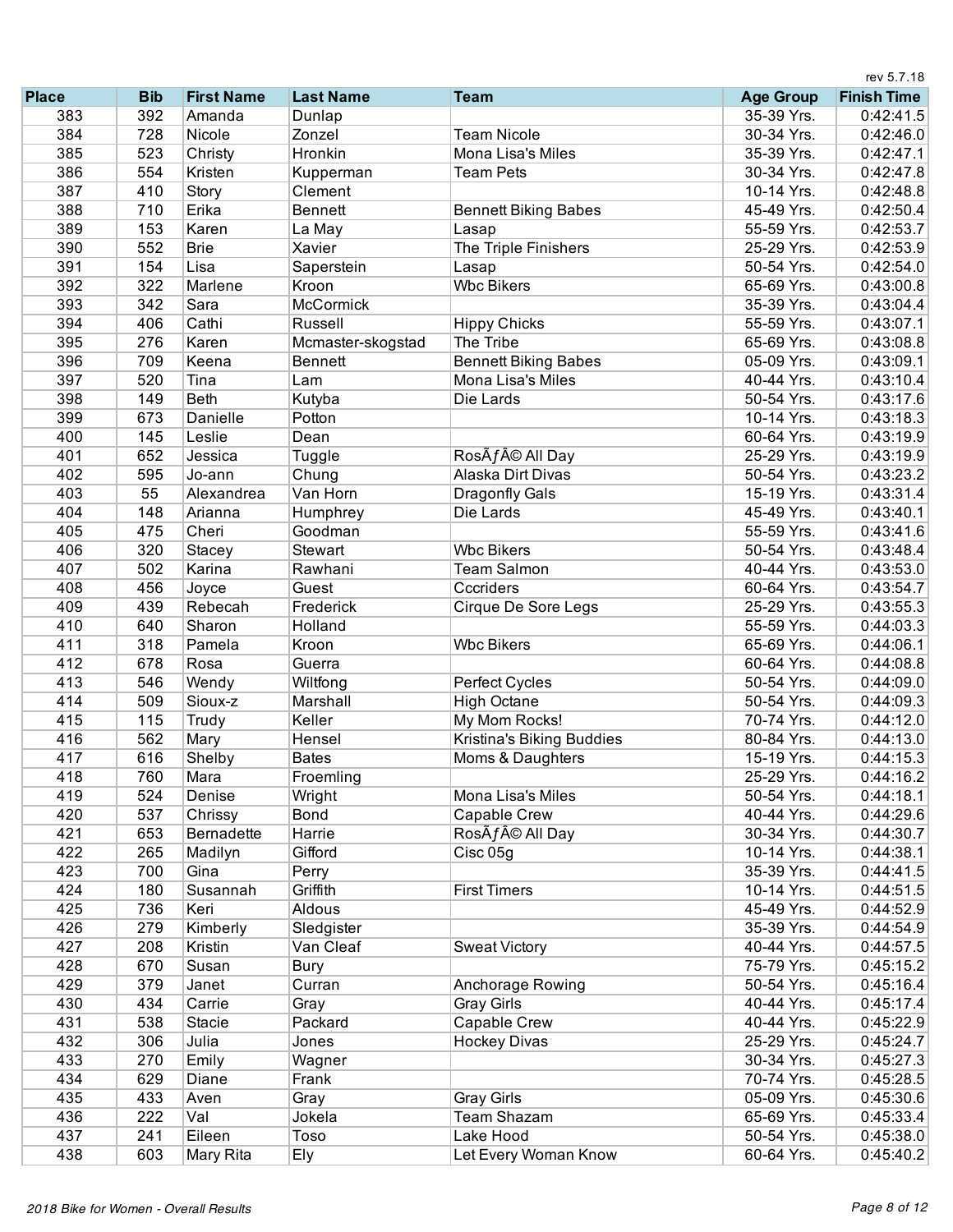|              |            |                   |                   |                             |                  | rev 5.7.18         |
|--------------|------------|-------------------|-------------------|-----------------------------|------------------|--------------------|
| <b>Place</b> | <b>Bib</b> | <b>First Name</b> | <b>Last Name</b>  | <b>Team</b>                 | <b>Age Group</b> | <b>Finish Time</b> |
| 439          | 101        | Elizabeth         | Morey             |                             | 35-39 Yrs.       | 0:45:40.4          |
| 440          | 564        | Caroline          | Mclaughlin        | Kristina's Biking Buddies   | 10-14 Yrs.       | 0:45:43.1          |
| 441          | 561        | Millie            | Spezialy          | Kristina's Biking Buddies   | 80-84 Yrs.       | 0:45:49.9          |
| 442          | 543        | Kristine          | Zajac             | <b>Pedal Pals</b>           | 30-34 Yrs.       | 0:45:51.7          |
| 443          | 706        | Melissa           | Todd              | Toddgirls                   | 10-14 Yrs.       | 0:45:53.1          |
| 444          | 527        | Amber             | Treadway          |                             | 25-29 Yrs.       | 0:45:54.2          |
| 445          | 662        | <b>Brooke</b>     | Wagner            | Uglydog                     | 10-14 Yrs.       | 0:45:54.8          |
| 446          | 471        | Andrea            | <b>Blanchette</b> | Spinnin' Asphalt            | 30-34 Yrs.       | 0:45:57.3          |
| 447          | 654        | Krystle           | Penaflor          | <b>Bike Matchy Ak</b>       | 30-34 Yrs.       | 0:46:13.9          |
| 448          | 198        | Jennifer          | Barsalou          | <b>The Girlfriends</b>      | 50-54 Yrs.       | 0:46:14.2          |
| 449          | 334        | Deanna            | Harmon            | Usphs                       | 30-34 Yrs.       | 0:46:15.4          |
| 450          | 488        | Clare             | <b>Bernstine</b>  | Spin Sistas                 | 10-14 Yrs.       | 0:46:15.5          |
| 451          | 526        | Deborah           | Warner            | <b>Toddladies</b>           | 55-59 Yrs.       | 0:46:16.6          |
| 452          | 691        | Judy              | Krier             | Whose Idea Was This?        | 60-64 Yrs.       | 0:46:21.7          |
| 453          | 496        | Amanda            | Rood              |                             | 40-44 Yrs.       | 0:46:32.5          |
| 454          | 581        | Carol Ann         | Willard           | <b>Borealis Babes</b>       | 55-59 Yrs.       | 0:46:36.9          |
| 455          | 560        | Kristine          | Kincaid           | Kristina's Biking Buddies   | 55-59 Yrs.       | 0:46:41.0          |
| 456          | 290        | Tina              | Tomsen            |                             | 60-64 Yrs.       | 0:46:41.2          |
| 457          | 610        | Anna              | <b>Bryant</b>     |                             | 45-49 Yrs.       | 0:46:52.0          |
| 458          | 489        | Michelle          | <b>Bernstine</b>  | Spin Sistas                 | 45-49 Yrs.       | 0:46:56.7          |
| 459          | 435        | Laura             | Sanfacon          | Bazinga!                    | 40-44 Yrs.       | 0:47:02.1          |
| 460          | 720        | Alison            | Cherry            | <b>Cherry Family</b>        | 35-39 Yrs.       | 0:47:03.4          |
| 461          | 635        | Suzanne           | Johnson           | Self Taught Squad           | 30-34 Yrs.       | 0:47:07.3          |
| 462          | 721        |                   | Abel              |                             | 60-64 Yrs.       |                    |
| 463          | 697        | Jean<br>Judi      | Westfall          |                             |                  | 0:47:11.2          |
| 464          |            |                   |                   |                             | 45-49 Yrs.       | 0:47:17.0          |
|              | 679        | Andria            | Payne             |                             | 35-39 Yrs.       | 0:47:21.6          |
| 465          | 412        | Ella              | Vanveckhoven      |                             | 10-14 Yrs.       | 0:47:23.7          |
| 466          | 453        | Susana            | Widmar            |                             | 45-49 Yrs.       | 0:47:29.7          |
| 467          | 589        | Sharon            | Powder            | <b>WOW</b>                  | 60-64 Yrs.       | 0:47:30.1          |
| 468          | 565        | Laura             | Mclaughlin        | Kristina's Biking Buddies   | 45-49 Yrs.       | 0:47:32.1          |
| 469          | 221        | Carole            | Comeau            | <b>Team Shazam</b>          | 70-74 Yrs.       | 0:47:41.0          |
| 470          | 504        | Yulia             | Baumgartner       | <b>Team Salmon</b>          | 45-49 Yrs.       | 0:47:43.4          |
| 471          | 420        | Lisa              | Murrell           | <b>Alder Babes</b>          | 45-49 Yrs.       | 0:47:46.2          |
| 472          | 269        | Lydia             | Frankenburger     |                             | 45-49 Yrs.       | 0:47:47.3          |
| 473          | 299        | Ruth              | Kroona            | It's All Downhill From Here | 50-54 Yrs.       | 0:47:52.4          |
| 474          | 189        | Stephanie         | Purcell-reynolds  |                             | 50-54 Yrs.       | 0:47:56.4          |
| 475          | 214        | Thea              | Paxton            | #teamgluten                 | 35-39 Yrs.       | 0:47:59.3          |
| 476          | 287        | Kara              | Solsvig           | Spinnin Sistas              | 30-34 Yrs.       | 0:48:06.0          |
| 477          | 298        | Ana               | Kroona            | It's All Downhill From Here | 10-14 Yrs.       | 0:48:11.3          |
| 478          | 501        | Zaynab            | Falconer          | <b>Team Salmon</b>          | 45-49 Yrs.       | 0:48:15.6          |
| 479          | 514        | Ayris             | Gonzalez          | Gonzales Group              | 10-14 Yrs.       | 0:48:25.5          |
| 480          | 767        | Sherry            | Grider            | Psycho Sisters              | 50-54 Yrs.       | 0:48:38.3          |
| 481          | 419        | Grace             | Teaford           | <b>Alder Babes</b>          | 10-14 Yrs.       | 0:48:41.2          |
| 482          | 282        | Jolene            | Hotho             | <b>Cycle Paths</b>          | 55-59 Yrs.       | 0:48:44.7          |
| 483          | 97         | Faye              | Fraze             | Tanya and Faye              | 35-39 Yrs.       | 0:48:45.6          |
| 484          | 683        | Starla            | Drenon            | Potter Hill Mama's          | 50-54 Yrs.       | 0:48:48.5          |
| 485          | 171        | Ciara             | Stoutenburgh      | Cych-o's                    | 25-29 Yrs.       | 0:48:48.8          |
| 486          | 107        | Kathy             | Dale              |                             | 75-79 Yrs.       | 0:48:51.5          |
| 487          | 366        | June              | George            | Alaska Colorectal Surgery   | 60-64 Yrs.       | 0:48:55.0          |
| 488          | 126        | Jessica           | Crisp             | <b>Team Uplift</b>          | 35-39 Yrs.       | 0:49:03.9          |
| 489          | 521        | Mei Yueh          | Lim               | Mona Lisa's Miles           | 30-34 Yrs.       | 0:49:09.3          |
| 490          | 473        | Mitzi             | <b>Barker</b>     |                             | 60-64 Yrs.       | 0:49:22.9          |
| 491          | 522        | Sarah             | Remaklus          | Mona Lisa's Miles           | 45-49 Yrs.       | 0:49:24.4          |
| 492          | 67         | Patricia          | Geitz             |                             | 70-74 Yrs.       | 0:49:24.9          |
| 493          | 209        | Marie             |                   | Pajk<br>3m                  | 45-49 Yrs.       | 0:49:27.9          |
|              |            |                   | Westphal          |                             |                  |                    |
| 494          | 418        | Shannon           | Dosko             | Dosbanks                    | 45-49 Yrs.       | 0:49:37.3          |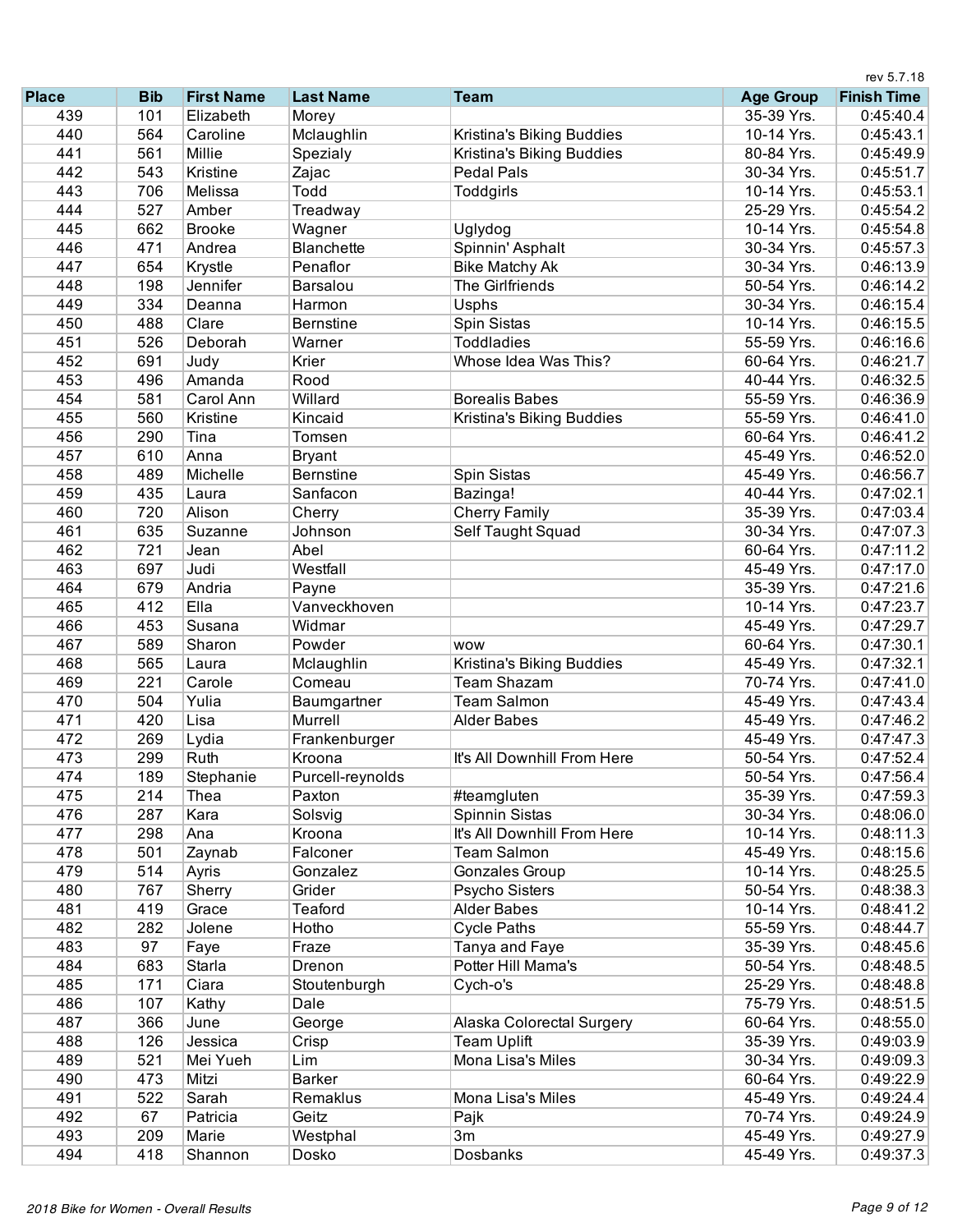|              |            |                   |                        |                           |                          | rev 5.7.18         |
|--------------|------------|-------------------|------------------------|---------------------------|--------------------------|--------------------|
| <b>Place</b> | <b>Bib</b> | <b>First Name</b> | <b>Last Name</b>       | <b>Team</b>               | <b>Age Group</b>         | <b>Finish Time</b> |
| 495          | 525        | Julia             | Todd                   | <b>Toddladies</b>         | 15-19 Yrs.               | 0:49:47.8          |
| 496          | 125        | Angie             | Schleyer               | <b>Team Uplift</b>        | 40-44 Yrs.               | 0:49:50.2          |
| 497          | 166        | Kellie            | Merrill                |                           | 40-44 Yrs.               | 0:49:50.9          |
| 498          | 770        | Faith             | Hewlett                | Psycho Sisters            | 35-39 Yrs.               | 0:49:55.6          |
| 499          | 536        | Renae             | Sather                 | Capable Crew              | 45-49 Yrs.               | 0:49:59.9          |
| 500          | 409        | Aisha             | <b>Barnes</b>          |                           | 60-64 Yrs.               | 0:50:04.2          |
| 501          | 645        | Grace             | Korn                   | The Korn Women            | 10-14 Yrs.               | 0:50:06.1          |
| 502          | 354        | Summer            | Powell                 | <b>Sassy Sprockets</b>    | 10-14 Yrs.               | 0:50:09.0          |
| 503          | 604        | Melissa           | Hardesty               | Let Every Woman Know      | 40-44 Yrs.               | 0:50:09.7          |
| 504          | 725        | Holly             | Fisk                   |                           | 30-34 Yrs.               | 0:50:40.6          |
| 505          | 742        | Judy              | Kowal                  |                           | 60-64 Yrs.               | 0:50:44.3          |
| 506          | 132        | Mary              | Waltz                  |                           | 60-64 Yrs.               | 0:50:47.9          |
| 507          | 485        | Julie             | Leonard                | Spin Sistas               | 60-64 Yrs.               | 0:51:02.0          |
| 508          | 631        | Hannah            | Reast                  | <b>Team Reast</b>         | 20-24 Yrs.               | 0:51:27.7          |
| 509          | 557        | Mel               | Derr                   | <b>Team Pets</b>          | 25-29 Yrs.               | 0:51:34.5          |
| 510          | 159        | Maggilyn          | Stadman                |                           | 35-39 Yrs.               | 0:51:38.4          |
| 511          | 719        | Cora              | Cherry                 | <b>Cherry Family</b>      | 10-14 Yrs.               | 0:51:40.1          |
| 512          | 644        | Carol             | Todd                   |                           | 70-74 Yrs.               | 0:51:40.2          |
| 513          | 727        | Cassey            | Bradley-leonardis      |                           | 40-44 Yrs.               | 0:52:11.3          |
| 514          | 622        | Kathryn           | Hoke                   | <b>Silly Sisters</b>      | 20-24 Yrs.               | 0:52:13.7          |
| 515          | 771        | Erin              | Knotek                 |                           | 50-54 Yrs.               | 0:52:18.3          |
| 516          | 715        | Christina         | Scott                  |                           | 40-44 Yrs.               | 0:52:19.7          |
| 517          | 588        | Karin             | Chapman                | <b>WOW</b>                | 55-59 Yrs.               | 0:52:22.4          |
| 518          | 365        | Kerrie            | <b>Bossard</b>         | Alaska Colorectal Surgery | 45-49 Yrs.               | 0:52:29.9          |
| 519          | 726        | Laura             | Lester                 |                           | 30-34 Yrs.               | 0:52:29.9          |
| 520          | 182        | Adrianna          | Griffith               | <b>First Timers</b>       | 35-39 Yrs.               | 0:53:08.3          |
| 521          | 503        | <b>Birgitt</b>    | Robar                  | <b>Team Salmon</b>        | 70-74 Yrs.               | 0:53:22.0          |
| 522          | 106        | Mayra             | Sanchez                |                           | 40-44 Yrs.               | 0:53:24.8          |
| 523          | 181        | Charlotte         | Griffith               | <b>First Timers</b>       | 10-14 Yrs.               | 0:53:25.3          |
| 524          | 431        | Jennifer          | Carpenter              | Mom&me                    | 50-54 Yrs.               | 0:53:43.7          |
| 525          | 394        | Lynn              | Aleshire               |                           | 55-59 Yrs.               | 0:53:46.1          |
| 526          | 724        | Sarah             | Taygan                 | Taygan Girls              | 45-49 Yrs.               | 0:53:59.0          |
| 527          | 711        | <b>Bobbi</b>      | Williams               |                           | 40-44 Yrs.               | 0:54:04.3          |
| 528          | 283        | Darbe             |                        | <b>Cycle Paths</b>        | 50-54 Yrs.               | 0:54:04.3          |
| 529          | 609        | Tamara            | Lopez<br>Von Gemmingen |                           | 40-44 Yrs.               | 0:54:05.5          |
| 530          |            | Barbara           | Adams                  |                           | 45-49 Yrs.               |                    |
|              | 550        |                   |                        | Perfect Cycles            |                          | 0:54:06.0          |
| 531          | 723        | Lucille           | Taygan                 | <b>Taygan Girls</b>       | 10-14 Yrs.<br>45-49 Yrs. | 0:54:14.9          |
| 532          | 123        | Kate              | Abbott                 | <b>Team Sloth</b>         |                          | 0:55:11.9          |
| 533          | 583        | Keri              | Parsons                | <b>Borealis Babes</b>     | 30-34 Yrs.               | 0:55:13.0          |
| 534          | 457        | Susan             | Watkins                | Cccriders                 | 60-64 Yrs.               | 0:55:16.3          |
| 535          | 517        | Heather           | Marshburn              | Mona Lisa's Miles         | 40-44 Yrs.               | 0:55:23.4          |
| 536          | 549        | Elizabeth         | Adams                  | Perfect Cycles            | 10-14 Yrs.               | 0:55:23.6          |
| 537          | 648        | Erin              | Korn                   | The Korn Women            | 35-39 Yrs.               | 0:55:23.9          |
| 538          | 122        | Henry             | Ash                    | <b>Team Sloth</b>         | 10-14 Yrs.               | 0:55:30.6          |
| 539          | 449        | Harper            | Willman                | <b>Www Bikers</b>         | 05-09 Yrs.               | 0:55:42.2          |
| 540          | 692        | Dayna             | Rumfelt                |                           | 35-39 Yrs.               | 0:55:48.6          |
| 541          | 352        | Millie            | Dotson                 | <b>Sassy Sprockets</b>    | 05-09 Yrs.               | 0:55:57.6          |
| 542          | 582        | Cindi             | Parsons                | <b>Borealis Babes</b>     | 55-59 Yrs.               | 0:55:59.3          |
| 543          | 646        | Allison           | Korn                   | The Korn Women            | 05-09 Yrs.               | 0:56:00.4          |
| 544          | 516        | Amelia            | Marshburn              | Mona Lisa's Miles         | 10-14 Yrs.               | 0:56:06.0          |
| 545          | 152        | Ryan              | Huckstep               |                           | 40-44 Yrs.               | 0:56:36.3          |
| 546          | 443        | Kayla             | Gabby                  | Audriana and Kayla        | 25-29 Yrs.               | 0:56:52.9          |
| 547          | 349        | Hannah            | Stepetin               | <b>Sassy Sprockets</b>    | 05-09 Yrs.               | 0:56:55.8          |
| 548          | 505        | Katerina          | Baumgartner            | <b>Team Salmon</b>        | 15-19 Yrs.               | 0:57:06.1          |
| 549          | 600        | Morgean           | Carlson                | Let Every Woman Know      | 05-09 Yrs.               | 0:57:41.1          |
| 550          | 268        | <b>Brandy</b>     | Galko                  | Cisc 05g                  | 40-44 Yrs.               | 0:57:43.9          |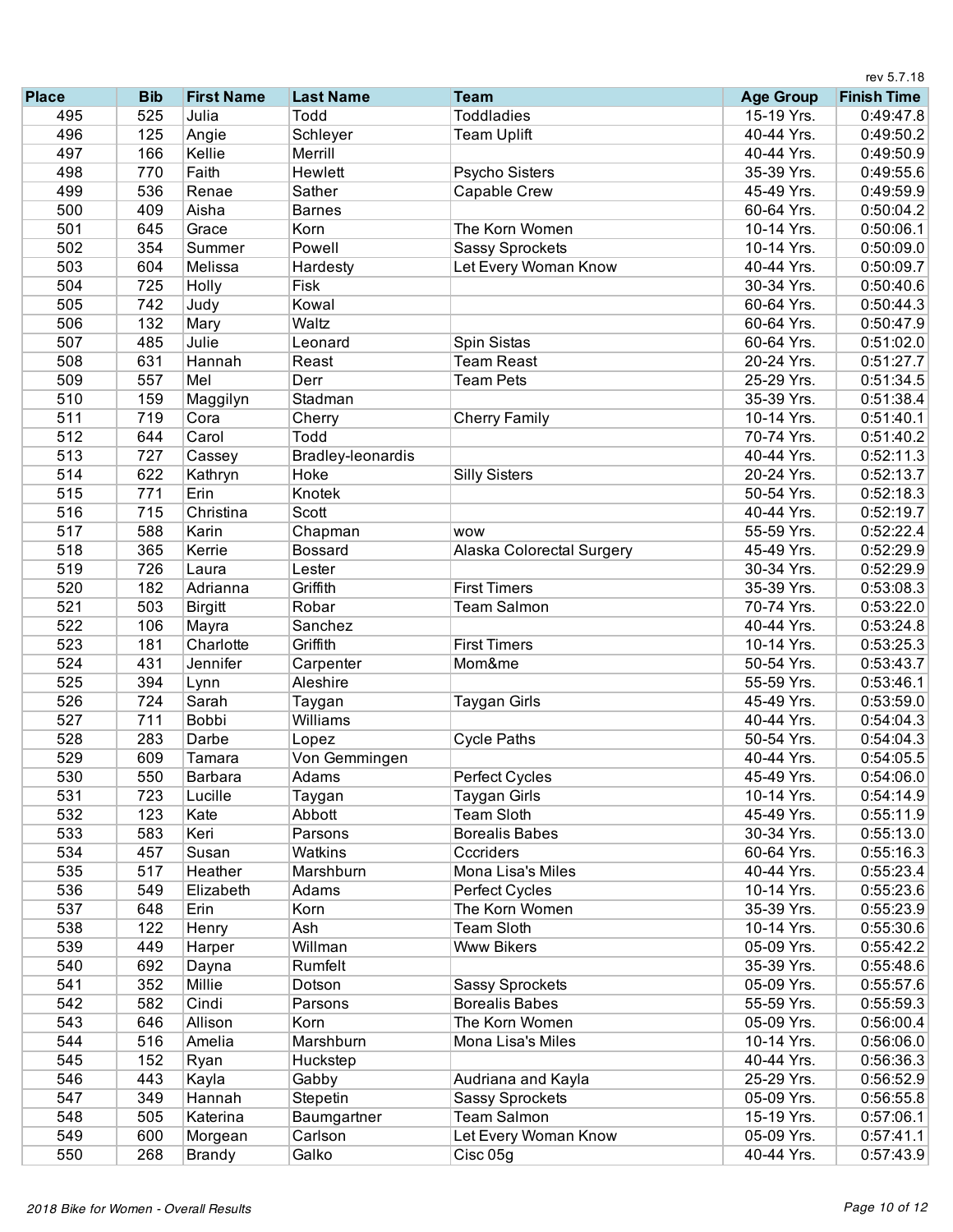|              |            |                     |                   |                             | rev 5.7.18       |                    |  |
|--------------|------------|---------------------|-------------------|-----------------------------|------------------|--------------------|--|
| <b>Place</b> | <b>Bib</b> | <b>First Name</b>   | <b>Last Name</b>  | <b>Team</b>                 | <b>Age Group</b> | <b>Finish Time</b> |  |
| 551          | 235        | Dena                | Thomas            | Lake Hood                   | 40-44 Yrs.       | 0:57:44.8          |  |
| 552          | 548        | Helen               | Bohn              | Perfect Cycles              | 40-44 Yrs.       | 0:57:51.5          |  |
| 553          | 303        | Ella                | Blakey            | It's All Downhill From Here | 10-14 Yrs.       | 0:57:54.6          |  |
| 554          | 621        | Julie               | Witmer            | <b>Pedaling Pandas</b>      | 45-49 Yrs.       | 0:57:55.6          |  |
| 555          | 486        | Jerri               | Leonard           | Spin Sistas                 | 55-59 Yrs.       | 0:57:56.0          |  |
| 556          | 234        | Amanda              | Thomas            | Lake Hood                   | 10-14 Yrs.       | 0:58:01.5          |  |
| 557          | 547        | Bella               | Bohn              | Perfect Cycles              | 10-14 Yrs.       | 0:58:07.3          |  |
| 558          | 120        | Linda               | Smith             | Smith                       | 45-49 Yrs.       | 0:58:10.0          |  |
| 559          | 355        | Rebecca             | Powell            | <b>Sassy Sprockets</b>      | 30-34 Yrs.       | 0:58:12.5          |  |
| 560          | 620        | Lily                | Witmer            | <b>Pedaling Pandas</b>      | 05-09 Yrs.       | 0:58:14.0          |  |
| 561          | 175        | Kaeli               | Peltola           | Teamj&j                     | 15-19 Yrs.       | 0:58:21.0          |  |
| 562          | 259        | Ellie               | Cutting           | Cutting                     | 10-14 Yrs.       | 0:58:21.3          |  |
| 563          | 119        | Talia               | Smith             | Smith                       | 05-09 Yrs.       | 0:58:29.1          |  |
| 564          | 301        | Diane               | Decker            | It's All Downhill From Here | 50-54 Yrs.       | 0:58:40.8          |  |
| 565          | 174        | Jennifer            | <b>Reich Haas</b> | Teamj&j                     | 40-44 Yrs.       | 0:58:42.4          |  |
| 566          | 454        | Carla               | Eisberg           | Cccriders                   | 55-59 Yrs.       | 0:59:05.3          |  |
| 567          | 651        | Maryann             | Kniffen           |                             | 50-54 Yrs.       | 0:59:05.5          |  |
| 568          | 491        | Kimberly            | Shields           | Spin Sistas                 | 55-59 Yrs.       | 0:59:06.8          |  |
| 569          | 179        | Michelle            | Reger             | <b>First Timers</b>         | 40-44 Yrs.       | 0:59:49.2          |  |
| 570          | 178        | Avery               | Reger             | <b>First Timers</b>         | 05-09 Yrs.       | 1:00:07.7          |  |
| 571          | 757        | Marcia              | Scallion          |                             | 65-69 Yrs.       | 1:00:10.0          |  |
| 572          | 585        | Ruby                | Willman           | <b>Www Bikers</b>           | 05-09 Yrs.       | 1:00:16.9          |  |
| 573          | 518        | Jolene              | Mcdowell          | Mona Lisa's Miles           | 40-44 Yrs.       | 1:00:19.5          |  |
| 574          | 239        | Kimberly            | Chaitoff          | Lake Hood                   | 45-49 Yrs.       | 1:00:29.5          |  |
| 575          | 442        | Audriana            | Roberts           | Audriana and Kayla          | 25-29 Yrs.       | 1:00:32.1          |  |
| 576          | 490        | Abby                | Omalley           | Spin Sistas                 | 05-09 Yrs.       | 1:00:34.0          |  |
| 577          | 238        | Madison             | Chaitoff          | Lake Hood                   | 05-09 Yrs.       | 1:00:47.1          |  |
| 578          | 487        | Lynne               | Farrington        | Spin Sistas                 | 45-49 Yrs.       | 1:00:55.9          |  |
| 579          | 402        | Jodi                | Harskamp          | Monkeyfaceballerinas        | 40-44 Yrs.       | 1:00:58.4          |  |
| 580          | 193        | Dawn                | <b>Brayfield</b>  |                             | 55-59 Yrs.       | 1:01:06.5          |  |
| 581          | 401        | Tui                 | Stanbury          | Monkeyfaceballerinas        | 05-09 Yrs.       | 1:01:16.4          |  |
| 582          | 599        | Alicia              | Tolman            | Let Every Woman Know        | 30-34 Yrs.       | 1:01:27.0          |  |
| 583          | 400        | Maria               | Klein             | Monkeyfaceballerinas        | 45-49 Yrs.       | 1:01:40.3          |  |
| 584          | 693        | Harriet             | Alderson          | <b>Trails End Team</b>      | 05-09 Yrs.       | 1:01:54.1          |  |
| 585          | 399        | <b>Harriet Bean</b> | Levine            | Monkeyfaceballerinas        | 05-09 Yrs.       | 1:01:54.6          |  |
| 586          | 675        | Sage                | <b>Boston</b>     |                             | 10-14 Yrs.       | 1:02:00.2          |  |
| 587          | 469        | Elizabeth           | Ross              | Spinnin' Asphalt            | 35-39 Yrs.       | 1:02:33.5          |  |
| 588          | 327        | Barbara             | Kagerer           | Kristina's Biking Buddies   | 55-59 Yrs.       | 1:02:48.1          |  |
| 589          | 468        | Ella                | Ross              | Spinnin' Asphalt            | 05-09 Yrs.       | 1:02:51.1          |  |
| 590          | 326        | Kristina            | Kagerer           | Kristina's Biking Buddies   | 10-14 Yrs.       | 1:03:06.2          |  |
| 591          | 762        | Wendy               | Moe               |                             | 45-49 Yrs.       | 1:03:30.1          |  |
| 592          | 637        | Sierra              | Willis            |                             | 05-09 Yrs.       | 1:03:46.7          |  |
| 593          | 499        | Megan               | Soule             |                             | 40-44 Yrs.       | 1:04:09.8          |  |
| 594          | 498        | Reine               | Soule             |                             | 5-9 Yrs.         | 1:04:28.8          |  |
| 595          | 695        | Laurie              | Montano           | <b>Trails End Team</b>      | 45-49 Yrs.       | 1:04:31.3          |  |
| 596          | 141        | Mary                | Janis             | Ak Chicks                   | 50-54 Yrs.       | 1:04:46.1          |  |
| 597          | 694        | Liza                | Alderson          | <b>Trails End Team</b>      | 10-14 Yrs.       | 1:04:46.5          |  |
| 598          | 751        | Tami                | Trotter           | <b>Trottin' Along</b>       | 40-44 Yrs.       | 1:05:12.6          |  |
| 599          | 750        | Keira               | Trotter           | <b>Trottin' Along</b>       | 10-14 Yrs.       | 1:05:29.9          |  |
| 600          | 291        | Cathy               | Llaneza           |                             | 55-59 Yrs.       | 1:05:49.6          |  |
| 601          | 351        | Christina           | Taylor            | <b>Sassy Sprockets</b>      | 40-44 Yrs.       | 1:05:54.0          |  |
| 602          | 348        | Hailee              | Stepetin          | <b>Sassy Sprockets</b>      | 05-09 Yrs.       | 1:07:05.7          |  |
| 603          | 277        | Brandi              | Estes             |                             | 40-44 Yrs.       | 1:07:29.8          |  |
| 604          | 528        | Kate                | Bentley           |                             | 35-39 Yrs.       | 1:07:31.7          |  |
| 605          | 707        | Deborah             | Todd              | Toddgirls                   | 10-14 Yrs.       | 1:07:37.4          |  |
| 606          | 66         | Alice               | Stacey            | Pajk                        | 65-69 Yrs.       | 1:07:54.2          |  |
|              |            |                     |                   |                             |                  |                    |  |